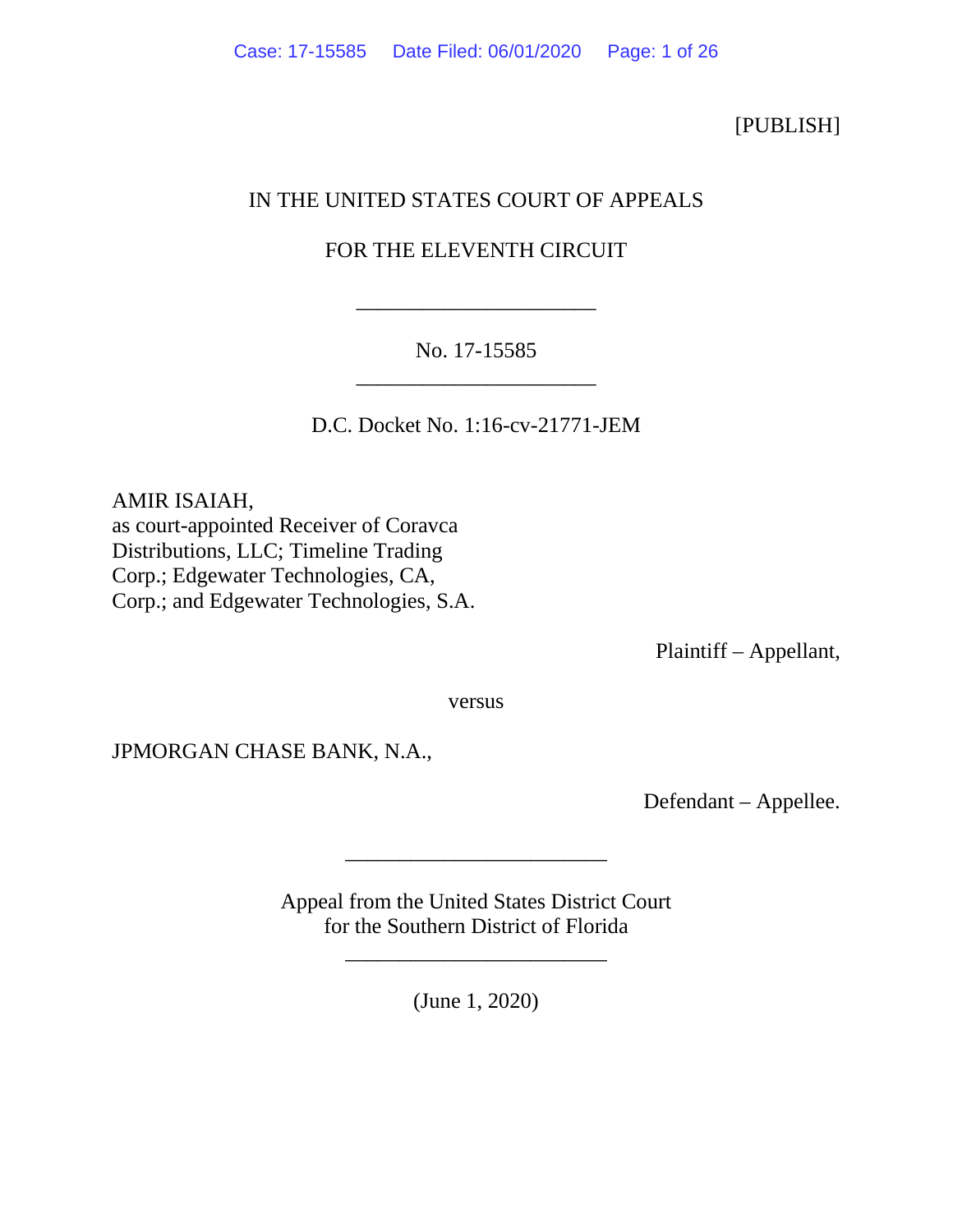Before ROSENBAUM and TJOFLAT, Circuit Judges, and PAULEY,\* District Judge.

TJOFLAT, Circuit Judge:

This appeal arises out of a Ponzi scheme executed by the principals of two entities, Coravca Distributions, LLC and Timeline Trading Corp. (the "Receivership Entities"). Amir Isaiah, the court-appointed receiver for the Receivership Entities, sued JPMorgan Chase Bank, N.A. ("JPMC"), seeking to recover funds that were fraudulently diverted from the Receivership Entities' bank accounts in connection with that Ponzi scheme. His complaint sought to avoid the fraudulent transfers and recover the diverted funds on behalf of the Receivership Entities under the Florida Uniform Fraudulent Transfer Act ("FUFTA"), and to collect damages from JPMC for JPMC's alleged aiding and abetting of three torts: breach of fiduciary duty, conversion, and fraud. Isaiah claimed that JPMC helped facilitate the Ponzi scheme by transferring funds into, out of, and among the Receivership Entities' bank accounts, despite its alleged awareness of suspicious banking activity on those accounts. The District Court dismissed the complaint under Federal Rule of Civil Procedure 12(b)(6), holding that Isaiah failed to allege an applicable conveyance or fraudulent transfer for purposes of his FUFTA claim, and failed to sufficiently allege that JPMC had actual knowledge of the underlying

<span id="page-1-0"></span><sup>∗</sup> Honorable William H. Pauley, III, Senior United States District Judge, Southern District of New York, sitting by designation.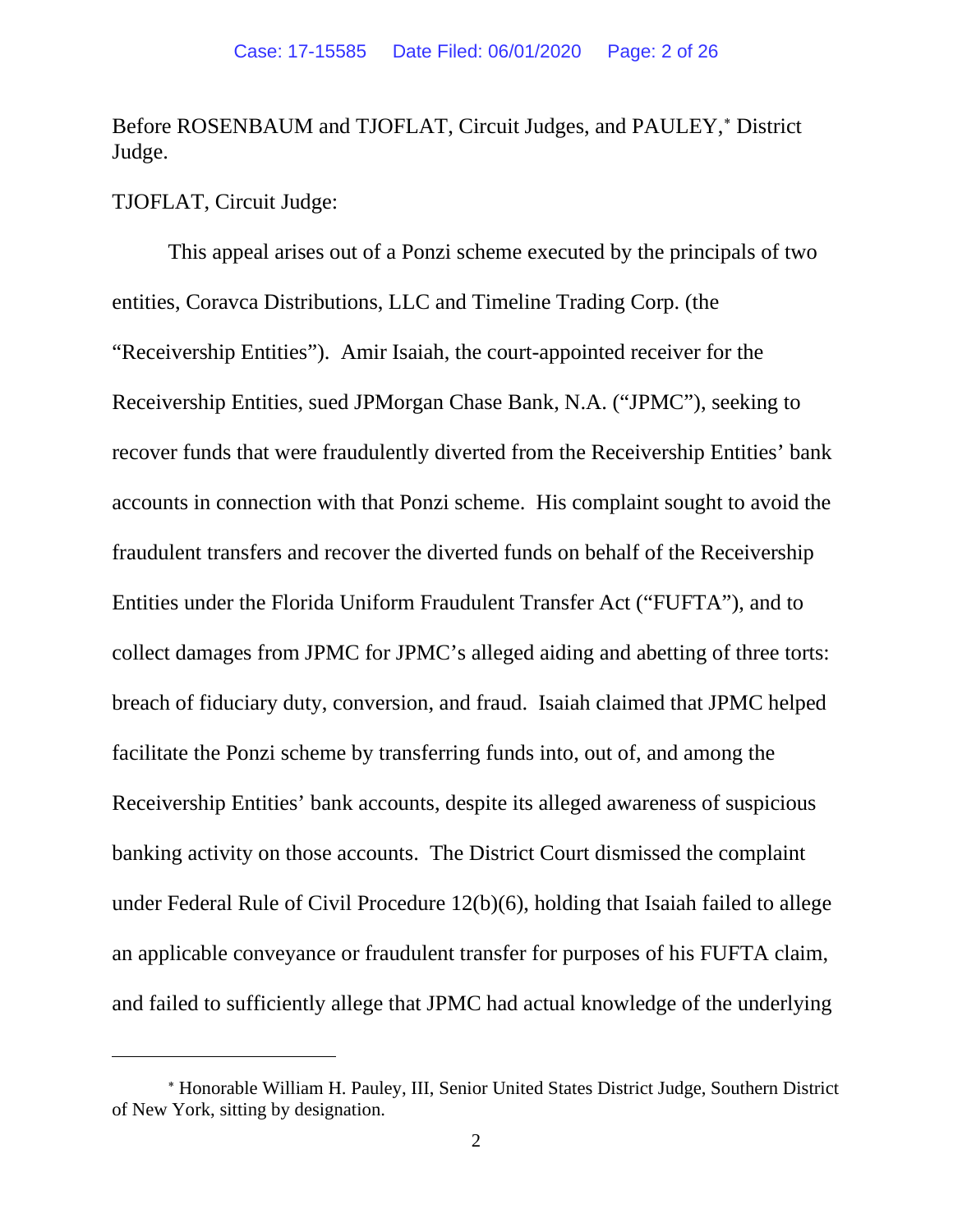Ponzi scheme for purposes of his aiding and abetting claims. After careful review, and with the benefit of oral argument, we affirm.

#### I.

Because this case was dismissed on a Rule 12(b)(6) motion to dismiss, we restate the following facts as alleged by Isaiah in his complaint. A Florida state court appointed Isaiah receiver of the Receivership Entities in September 2010, after finding that the principals of the Receivership Entities, Rosa Aguirre (a/k/a Rosa Villarroel) and Diego Corado (the "Ponzi schemers"), had been using the Entities to perpetrate a Ponzi scheme against investors. In this classic Ponzi scheme, the Ponzi schemers solicited investors by promising astronomical returns on investments supposedly involving the trade of Venezuelan and U.S. currency. As proof that the investments were generating returns, the Ponzi schemers would send "distributions" to the investors through the Receivership Entities. In reality, the "distributions" consisted merely of money invested by other duped investors instead of actual gains on legitimate investments. Through this charade, the Ponzi schemers ultimately defrauded more than 2,000 investors and pilfered millions of dollars from the Receivership Entities.

The Ponzi schemers operated this fraudulent scheme, in part, by depositing investments into and making "distributions" from several JPMC bank accounts belonging to the Receivership Entities. Until early 2010, the Receivership Entities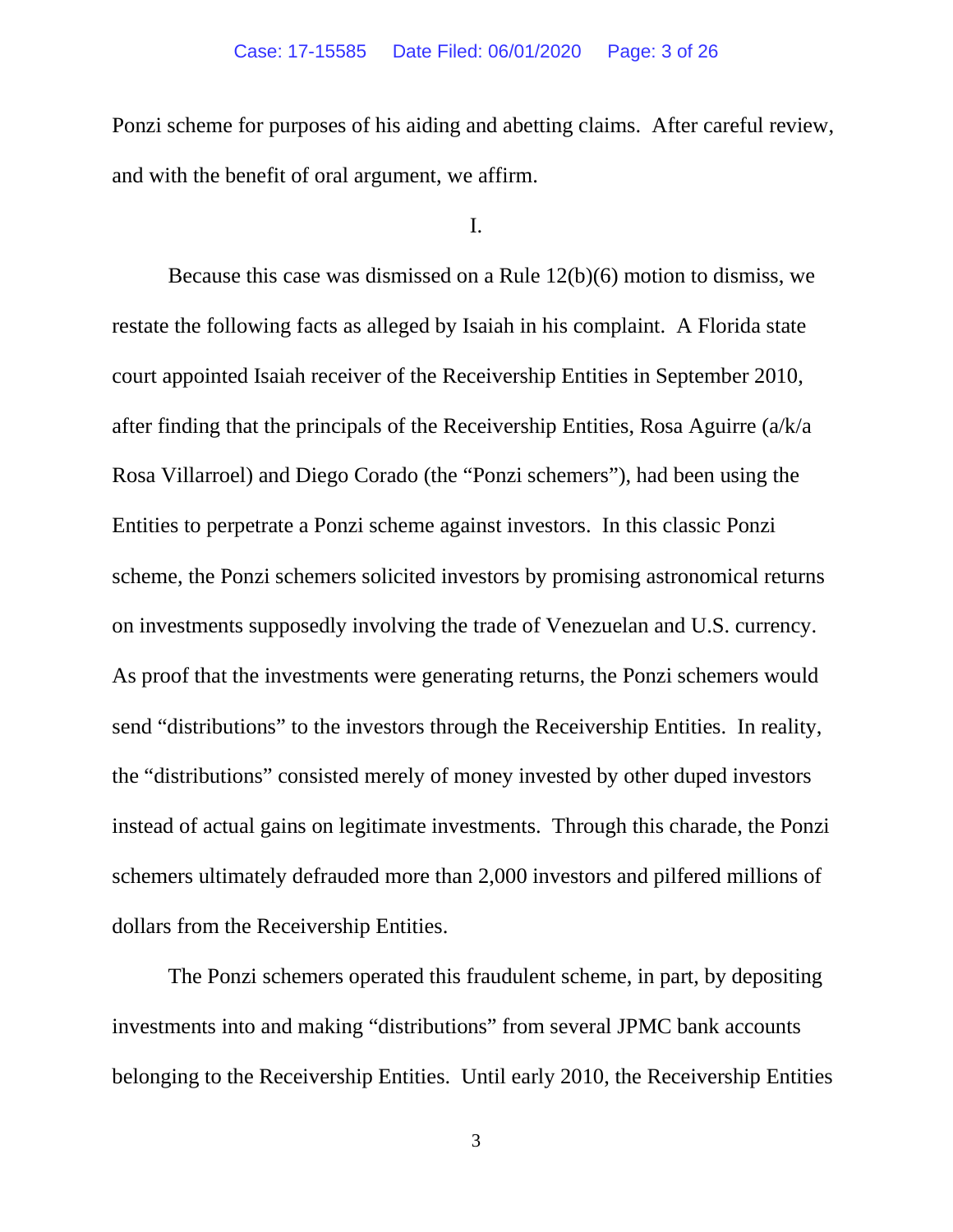had only one corporate account at JPMC, and for the first twenty-eight months of their banking relationship with JPMC, the account activity was fairly normal. But in January 2010 the total amount of monthly deposits and withdrawals skyrocketed, and in February the Receivership Entities opened a second bank account at JPMC. The Receivership Entities continued to make substantial deposits into and withdrawals from these accounts in rapid succession and corresponding amounts until, in May 2010, JPMC's internal anti-money laundering section detected suspicious activity on the accounts and unilaterally closed both bank accounts. Almost immediately after JPMC detected fraud on the two accounts—indeed, less than a day after closing each account—JPMC allowed the Receivership Entities to open two new JPMC bank accounts. This, the complaint alleges, allowed the Ponzi schemers to "wind down their affairs" and transfer the funds from the Receivership Entities' JPMC accounts to new bank accounts at Bank of America and Wachovia Bank, where the Ponzi schemers continued their fraudulent scheme over the next several months.

Isaiah, now the court-appointed receiver of the Receivership Entities, filed this suit against JPMC in state court based on JPMC's handling of the Receivership Entities' accounts. He sought (1) avoidance and recovery of certain fraudulent transfers allegedly made to JPMC under the FUFTA, Fla Stat. § 726.105(1)(a), and (2) damages for JPMC's aiding and abetting the Ponzi schemers' breach of their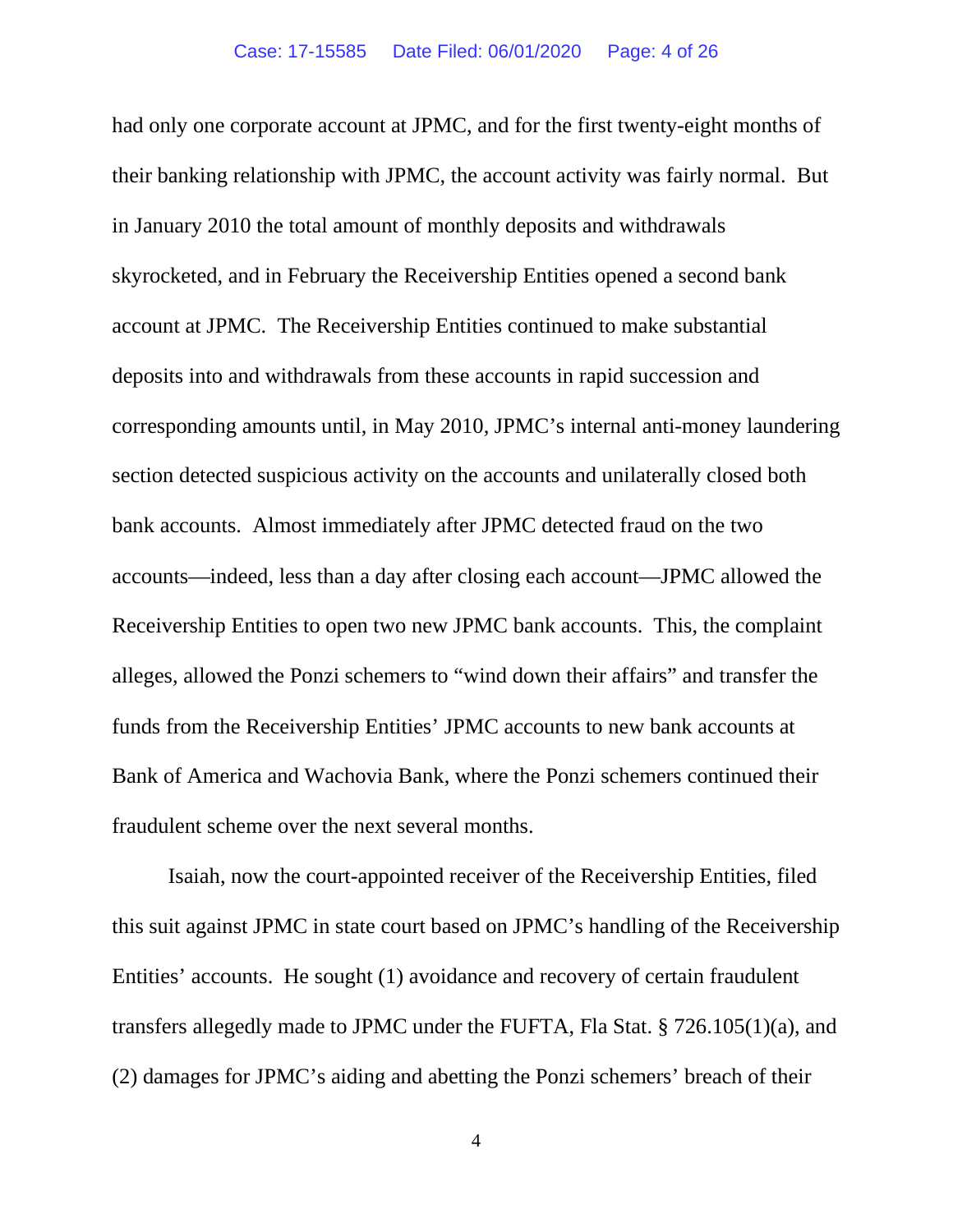fiduciary duties, conversion of the Receivership Entities' funds, and fraud. Specifically, the complaint seeks to recover from JPMC, on behalf of the Receivership Entities, funds that were fraudulently deposited into, withdrawn from, and transferred among the Receivership Entities' bank accounts because JPMC was an "actual recipient[] of the transfers and [a] bad faith commercial conduit[]" that "acted in bad faith in processing bank transactions for and/or on behalf of the Receivership Entities." Compl. ¶ 51. As to the aiding and abetting claims, the complaint alleges that JPMC failed to follow sound banking practices and willfully ignored suspicious banking activity, and thus knowingly encouraged the Ponzi schemers' tortious conduct by providing a platform for them to carry out their illicit scheme.

JPMC removed the state-court complaint to federal court pursuant to 28 U.S.C. § 1441, and the District Court properly exercised diversity jurisdiction under 28 U.S.C. § 1332. JPMC then filed a motion to dismiss the complaint in its entirety under Rule 12(b)(6) of the Federal Rules of Civil Procedure, which the District Court granted.<sup>[1](#page-4-0)</sup> The District Court reasoned that Isaiah's complaint failed to allege an applicable conveyance or fraudulent transfer for purposes of FUFTA liability because it alleged nothing more than routine banking activity by JPMC;

<span id="page-4-0"></span><sup>&</sup>lt;sup>1</sup> The District Court also granted JPMC's motion to stay discovery pending resolution of the motion to dismiss.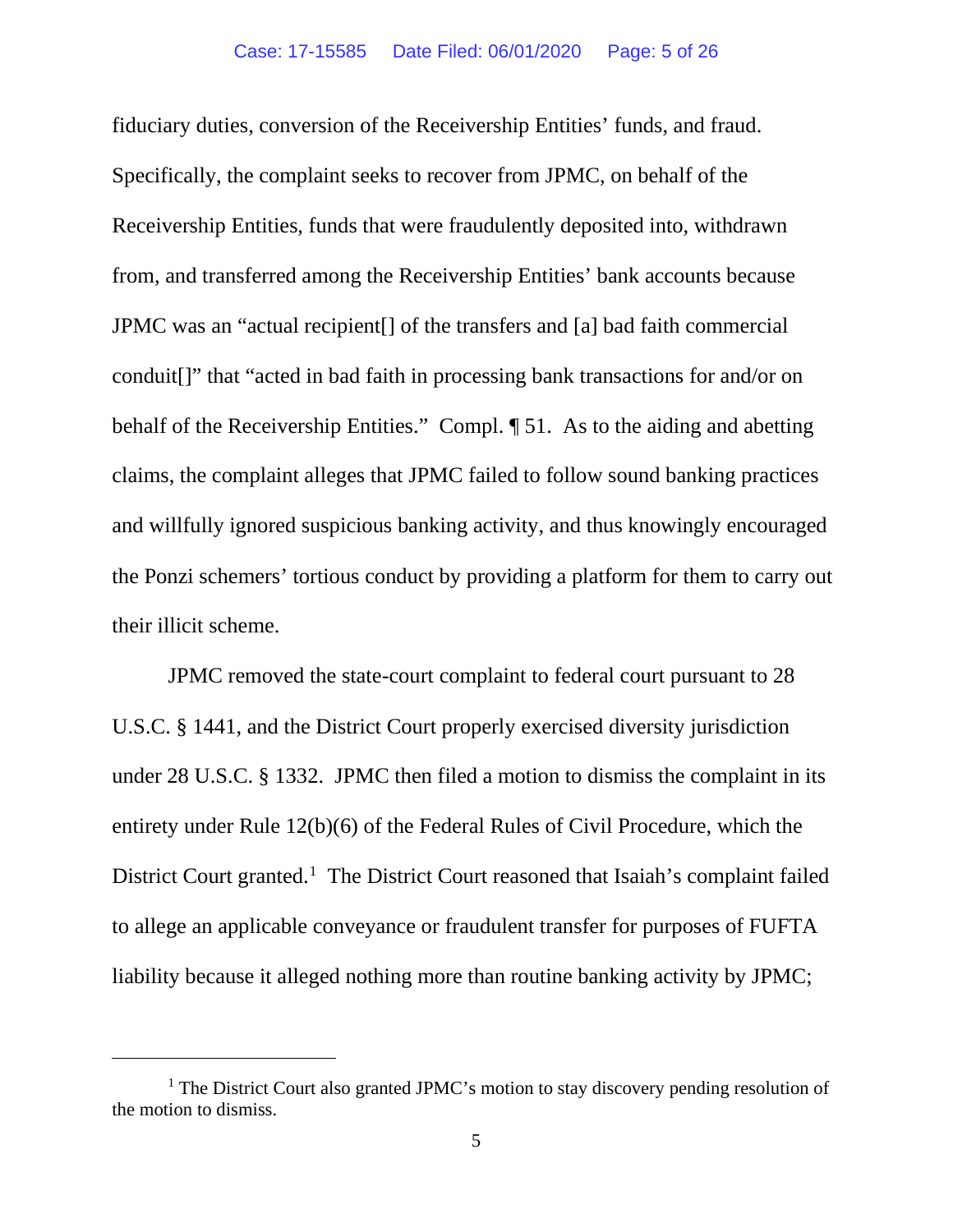the Ponzi schemers never departed with the assets in the bank accounts, but merely transferred the funds between themselves. *Isaiah v. JPMorgan Chase Bank, N.A.*, No. 16-CIV-21771-MARTINEZ, 2017 WL 5514370, at \*2 (S.D. Fla. Nov. 15, 2017). The District Court also held that the complaint failed to adequately allege that JPMC had actual knowledge of the underlying tortious conduct—the Ponzi scheme—as required for aiding and abetting liability. *Id.* at \*4. This appeal followed. We review the District Court's ruling on JPMC's motion to dismiss *de novo*, accepting the above allegations as true and construing them in the light most favorable to Isaiah. *See Lamm v. State St. Bank & Tr.*, 749 F.3d 938, 942 (11th Cir. 2014).

#### II.

The FUFTA provides generally that a creditor may avoid a debtor's fraudulent transfer to the extent necessary to satisfy the creditor's claim. Fla. Stat. § 726.108(1)(a). Under the FUFTA, "[a] transfer made . . . by a debtor is fraudulent as to a creditor . . . if the debtor made the transfer . . . [w]ith actual intent to hinder, delay, or defraud any creditor of the debtor." *Id.* § 726.105(1)(a). To prevail on a fraudulent transfer claim, a creditor must demonstrate (1) there was a creditor to be defrauded, (2) a debtor intending fraud, and (3) a conveyance—i.e.,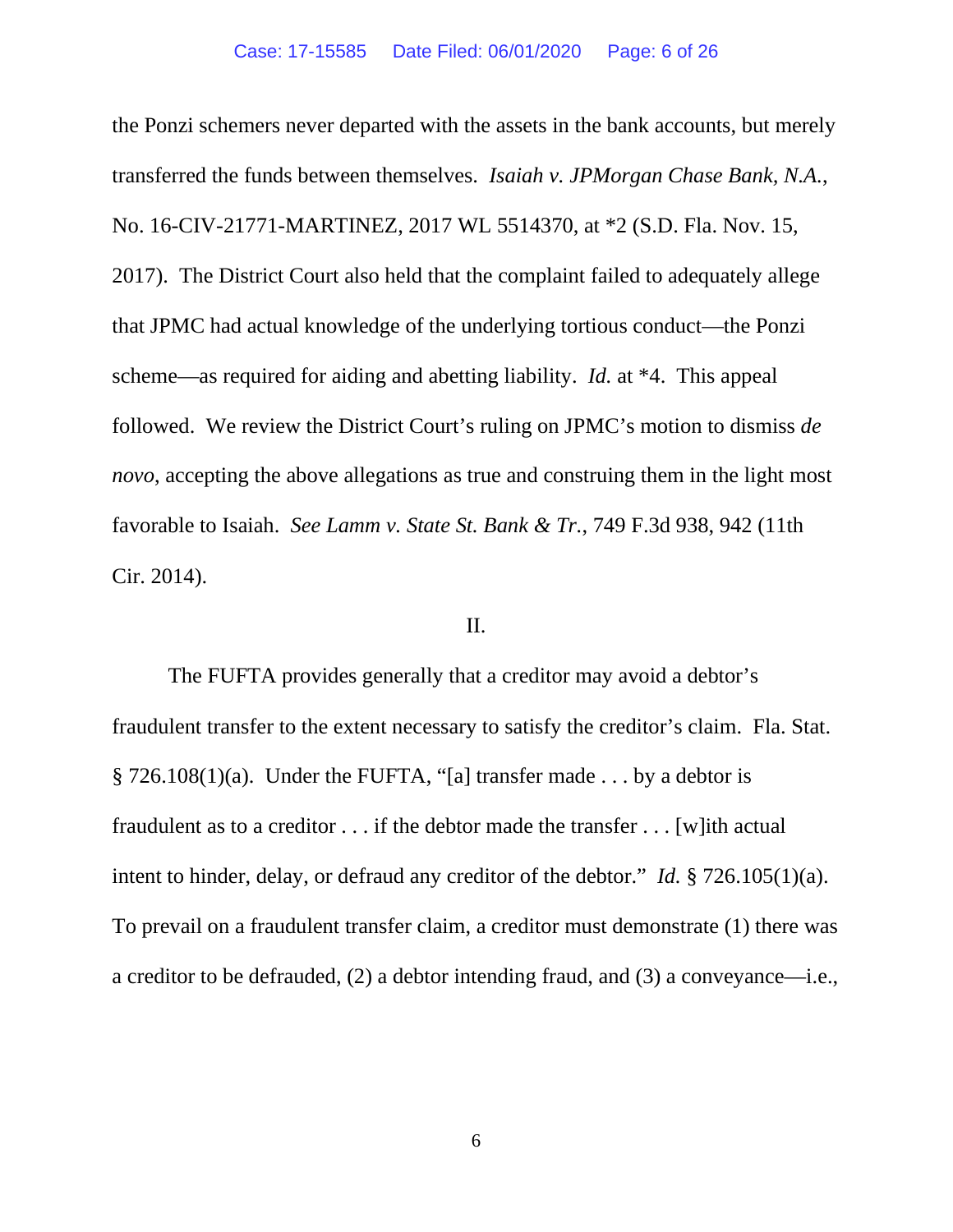a "transfer"—of property which could have been applicable to the payment of the debt due. *Wiand v. Lee*, 753 F.3d 1194, 1199–1200 (11th Cir. 2014).[2](#page-6-0)

The FUFTA defines a "transfer" as "every mode, direct or indirect, absolute or conditional, voluntary or involuntary, of disposing of or parting with an asset or an interest in an asset." Fla. Stat. § 726.102(14). While the definition of transfer is broad, the statute plainly requires a plaintiff to show that the debtor either disposed of his asset or relinquished some interest in that asset. *Nationsbank, N.A. v. Coastal Utilities, Inc.*, 814 So. 2d 1227, 1230 (Fla. Dist. Ct. App. 2002). As long as the debtor relinquishes some interest in or control over the asset a FUFTA transfer has occurred, even if he remains the technical owner of the asset. *In re Levine*, 134 F.3d 1046, 1050 (11th Cir. 1998). Accordingly, in *Levine* we held that the debtor's purchase of an annuity constituted a FUFTA transfer because, by purchasing an annuity, the debtor limited his ability to withdraw his money to the terms of the annuity contract, thereby relinquishing some interest in that money. *Id.* at 1049–50. The debtor no longer retained total control over or unfettered access to the full amount of his "property." *Id.* at 1050.

Isaiah's complaint identifies three types of banking transactions that he alleges constitute fraudulent transfers under the FUFTA: deposits into the

<span id="page-6-0"></span> $2$  Isaiah, as receiver of the Receivership Entities, has standing to pursue this clawback action on behalf of the Receivership Entities under the FUFTA. *See id.* at 1203; *see also infra*  pp. 16–17.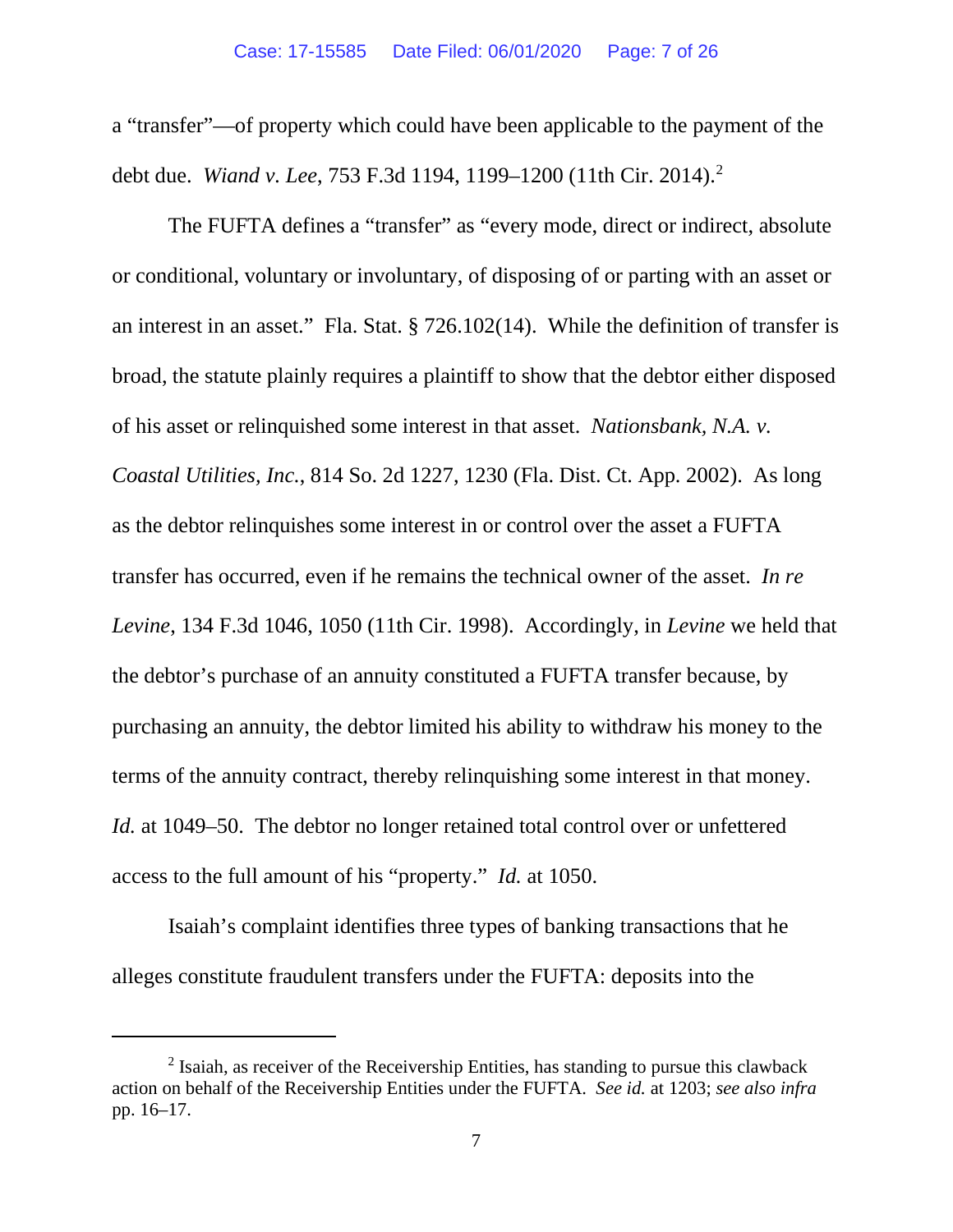Receivership Entities' JPMC bank accounts, withdrawals from the Receivership Entities' JPMC bank accounts, and so-called "Intercompany Transfers" among those JPMC bank accounts. Isaiah's primary argument on appeal is that when the Ponzi schemers deposited money into the Receivership Entities' bank accounts, they "transferred" that money to JPMC within the meaning of the FUFTA. He argues that when an accountholder deposits money into his bank account, the bank takes title to the money and then owes a debt to the accountholder, creating a debtor-creditor relationship between the accountholder and the bank. Thus, a deposit represents the accountholder's conditional parting with his property, subject to his right to later withdraw the deposited funds.

We disagree that a routine bank deposit constitutes a transfer to the bank within the meaning of the FUFTA. To be sure, when an accountholder deposits money into his bank account, the bank takes title to the money and has certain legal rights to put the deposited funds to its own use. *See, e.g.*, *In re Custom Contractors, LLC*, 745 F.3d 1342, 1350 (11th Cir. 2014). For example, banks regularly use deposited funds by distributing them to others in the form of loans. *See id.* But the bank's right to use those funds is subject always to its obligation to the accountholder to return the funds upon request. *Id.*

In *Levine*, we made clear that in determining whether a FUFTA transfer occurred, the relevant inquiry is not one of ownership or title but of control. 134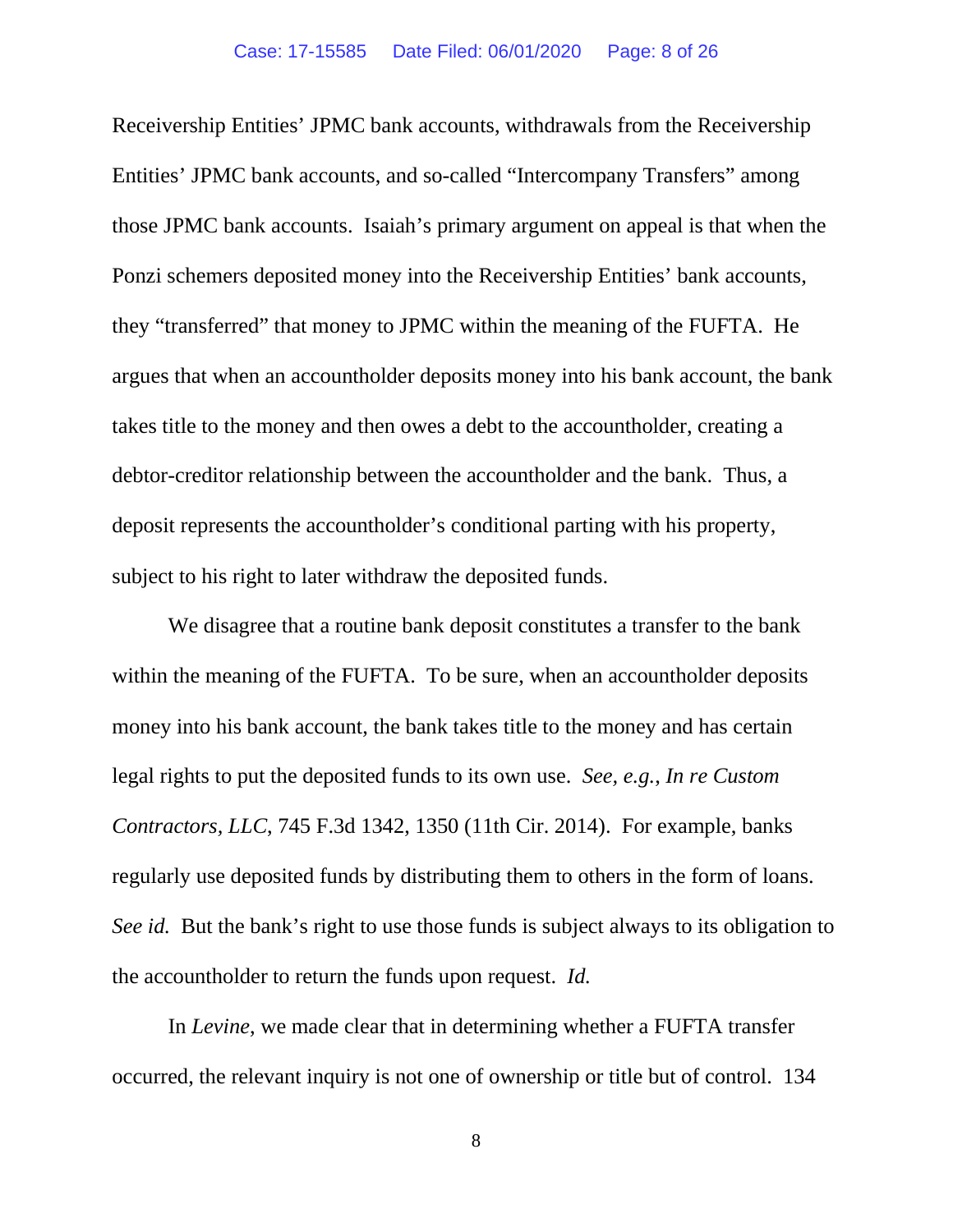#### Case: 17-15585 Date Filed: 06/01/2020 Page: 9 of 26

F.3d at 1050. While an accountholder may transfer title of funds to the bank when he makes a routine deposit into his bank account, the accountholder can still call upon the bank to return those funds on demand, simply by initiating a withdrawal from his account. The accountholder thus never relinquishes his interest in or control over the funds deposited into his bank account; rather he "retain[s] total control over" and has "unfettered access to" the full amount of his money in his account and can withdraw those funds at will. *See id.*

As the complaint makes clear, the Ponzi schemers retained full access to and control over the funds in the Receivership Entities' JPMC bank accounts: they withdrew funds, wrote countless checks, made several purchases, and initiated wire and other transfers at will. They did not "dispos[e] of or part[] with an asset or an interest in an asset" when they deposited money into the Receivership Entities' own bank accounts. *See* Fla. Stat. § 726.102(14). Thus, they did not transfer that money to JPMC within the meaning of the FUFTA. *Accord In re Whitley*, 848 F.3d 205, 208–10 (4th Cir. 2017) (holding that regular deposits into a customer's unrestricted bank account did not constitute transfers to the bank under § 101(54) of the Bankruptcy Code, which defines a "transfer" in substantially similar terms as the FUFTA).<sup>[3](#page-8-0)</sup> Isaiah's allegations regarding routine deposits into the

<span id="page-8-0"></span><sup>&</sup>lt;sup>3</sup> This is not to say that banks may never be held liable as the recipient of a fraudulent transfer under the FUFTA. In the analogous bankruptcy context, we have acknowledged that a bank can be held liable as the recipient, or "initial transferee," of a fraudulent transfer under the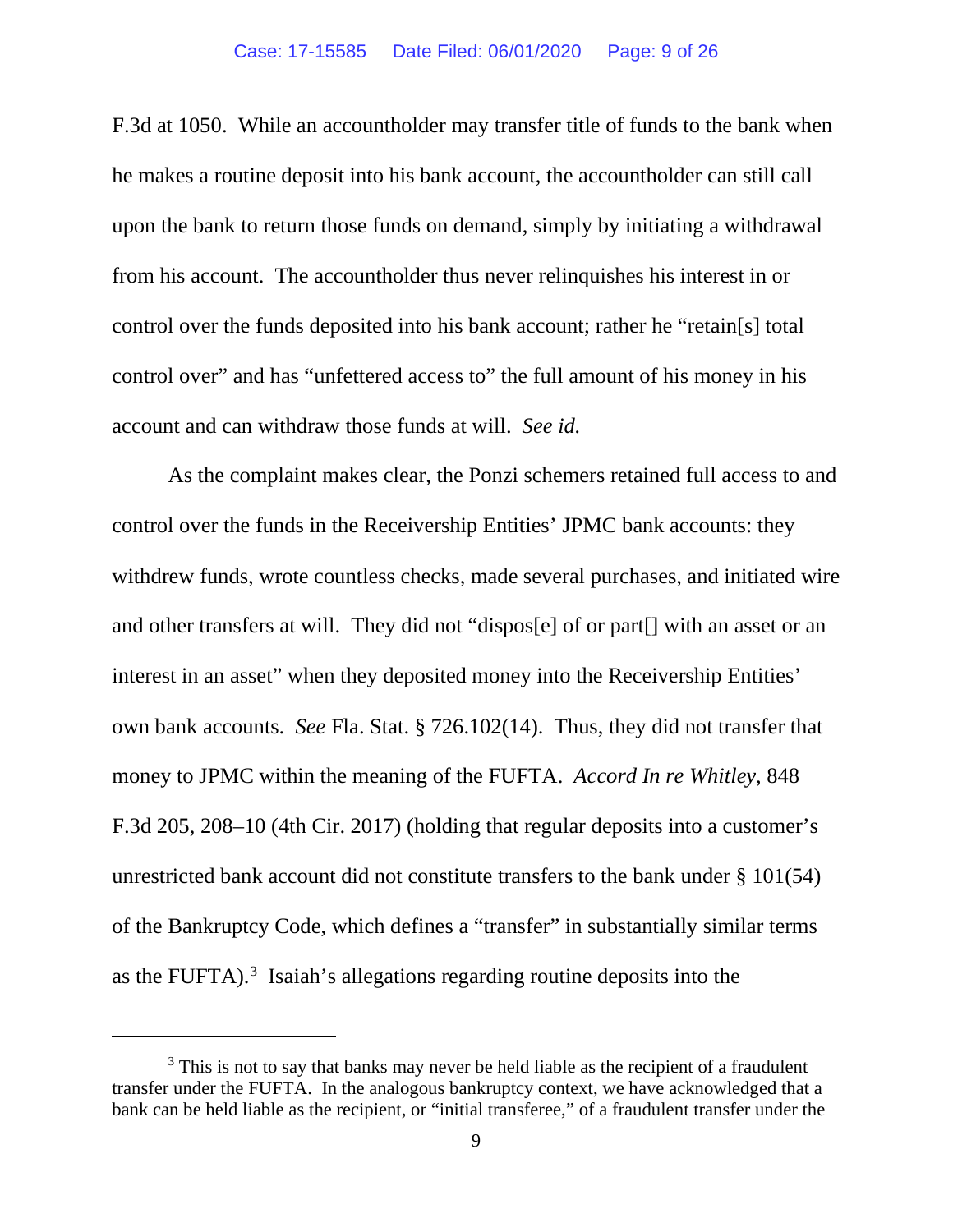Receivership Entities' own bank accounts are thus insufficient to state a FUFTA claim against JPMC.

As a fallback, Isaiah argues that the complaint adequately alleges that the Ponzi schemers relinquished dominion and control over the funds in the Receivership Entities' bank accounts when they withdrew money from those accounts and transferred those funds to *third-party* accounts at JPMC. But we can find no such allegation in Isaiah's complaint. The complaint alleges generally that the Ponzi schemers withdrew money and made other wire transfers, and that the Ponzi schemers made payments to certain unidentified "Group Leaders" who contributed to the scheme. Compl. ¶¶ 21–26, 38. But it contains no allegation that those Group Leaders—or any other third party, for that matter—deposited funds received from the Receivership Entities into bank accounts *at JPMC*. And the nearly 100 pages of exhibits appended to the complaint—spreadsheets detailing the activity on the Receivership Entities' JPMC bank accounts—show only the

Bankruptcy Code—which provides for the avoidance of fraudulent transfers in substantially similar terms as the FUFTA—if it received the funds as payment of an existing debt, such as a mortgage payment, or as compensation for services rendered. *See Custom Contractors*, 745 F.3d at 1350 (explaining that, when the transferor transfers money to the bank in payment of a debt, he retains no rights to the funds and the bank receives the money with "no strings attached"); *In re Pony Express Delivery Servs., Inc.*, 440 F.3d 1296, 1301 (11th Cir. 2006) (explaining that while banks do not ordinarily exercise legal control over funds deposited in their clients' bank accounts, when a bank receives assets from a debtor as payment of a genuine debt, those assets "immediately become [the bank's] own assets and are not simply held for its client's purposes"); *In re Chase & Sanborn Corp.*, 904 F.2d 588, 599–600 (11th Cir. 1990) (finding a bank to be the initial transferee of a fraudulent transfer where the funds were transferred to the bank to pay off part of a loan).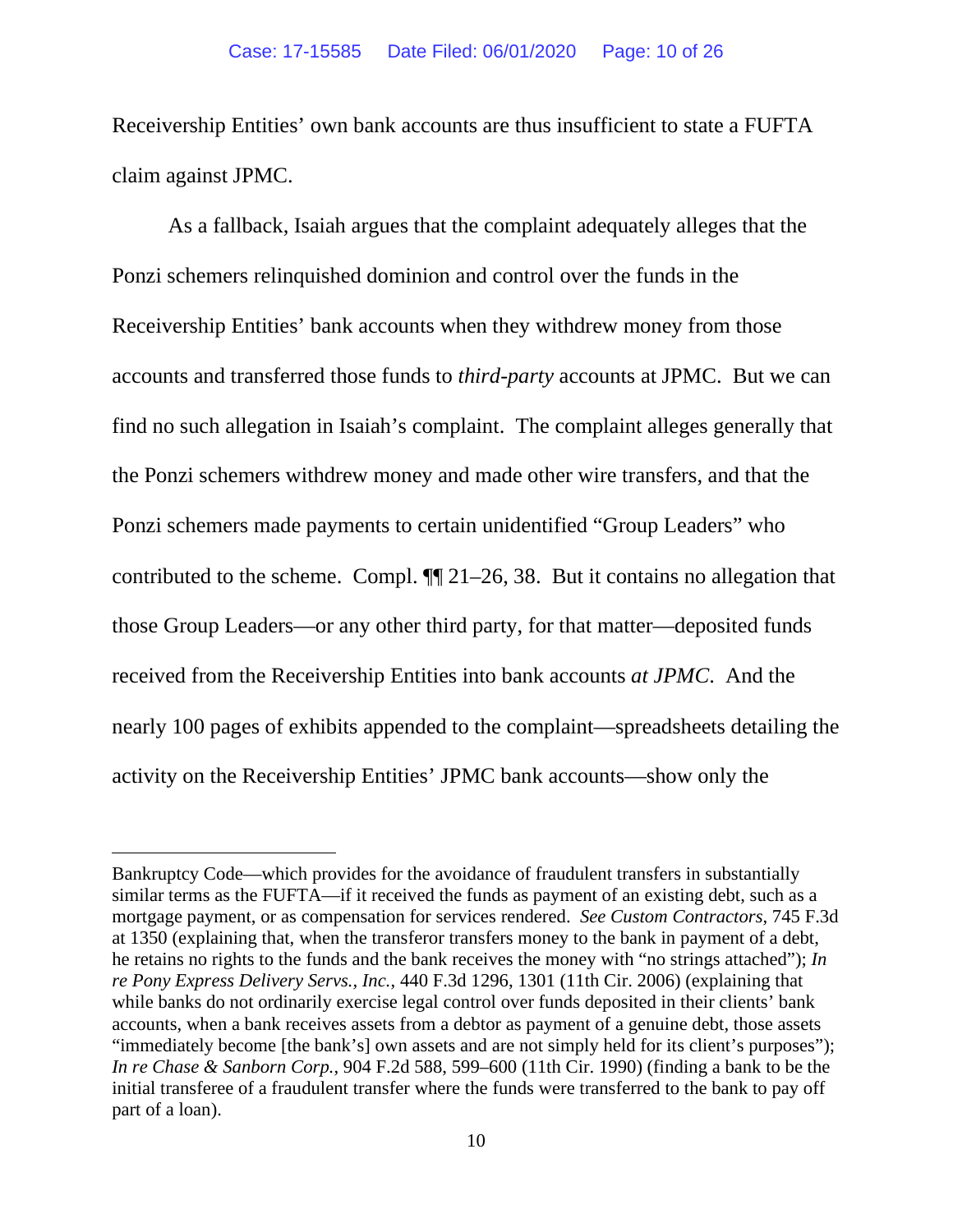#### Case: 17-15585 Date Filed: 06/01/2020 Page: 11 of 26

movement of money into, out of, and among the Receivership Entities' own bank accounts. Put simply, there is no allegation that money was transferred from the Receivership Entities' bank accounts into any other JPMC accounts except their own.[4](#page-10-0) Because Isaiah's FUFTA claims against JPMC are based only on the Receivership Entities' movement of funds into and among their own bank accounts, the District Court correctly determined that the complaint failed to allege a fraudulent transfer to JPMC within the meaning of the FUFTA.<sup>[5](#page-10-1)</sup>

Finally, Isaiah argues that the District Court erred by applying a bright-line rule that a defendant can avoid FUFTA liability solely by showing that it lacked control over the funds at issue, and without any consideration of the defendant's good faith. In so arguing, Isaiah apparently construes the District Court's opinion as holding that JPMC was entitled to avail itself of the "mere conduit" affirmative defense. The mere conduit defense allows defendants to avoid liability as the recipient of a fraudulent transfer if they can show "(1) that they did not have

<span id="page-10-0"></span><sup>&</sup>lt;sup>4</sup> Even if the complaint could be construed to contain such an allegation, we doubt that the mere movement of money into a third party's bank account at JPMC, without more, *see supra* note 3, would be enough to establish FUFTA liability against *JPMC* as opposed to the third party accountholder. As explained above, the routine deposit of money into an unrestricted bank account does not constitute a transfer to the bank within the meaning of the FUFTA. So, any transfer that the Receivership Entities made to a third-party bank account at JPMC would likely constitute a transfer to the third party that owns the account, not to JPMC.

<span id="page-10-1"></span><sup>&</sup>lt;sup>5</sup> Put differently, because the Receivership Entities at all times retained access to and control over the funds in their own bank accounts, the Entities have not suffered any loss to be recouped in a clawback action under the FUFTA.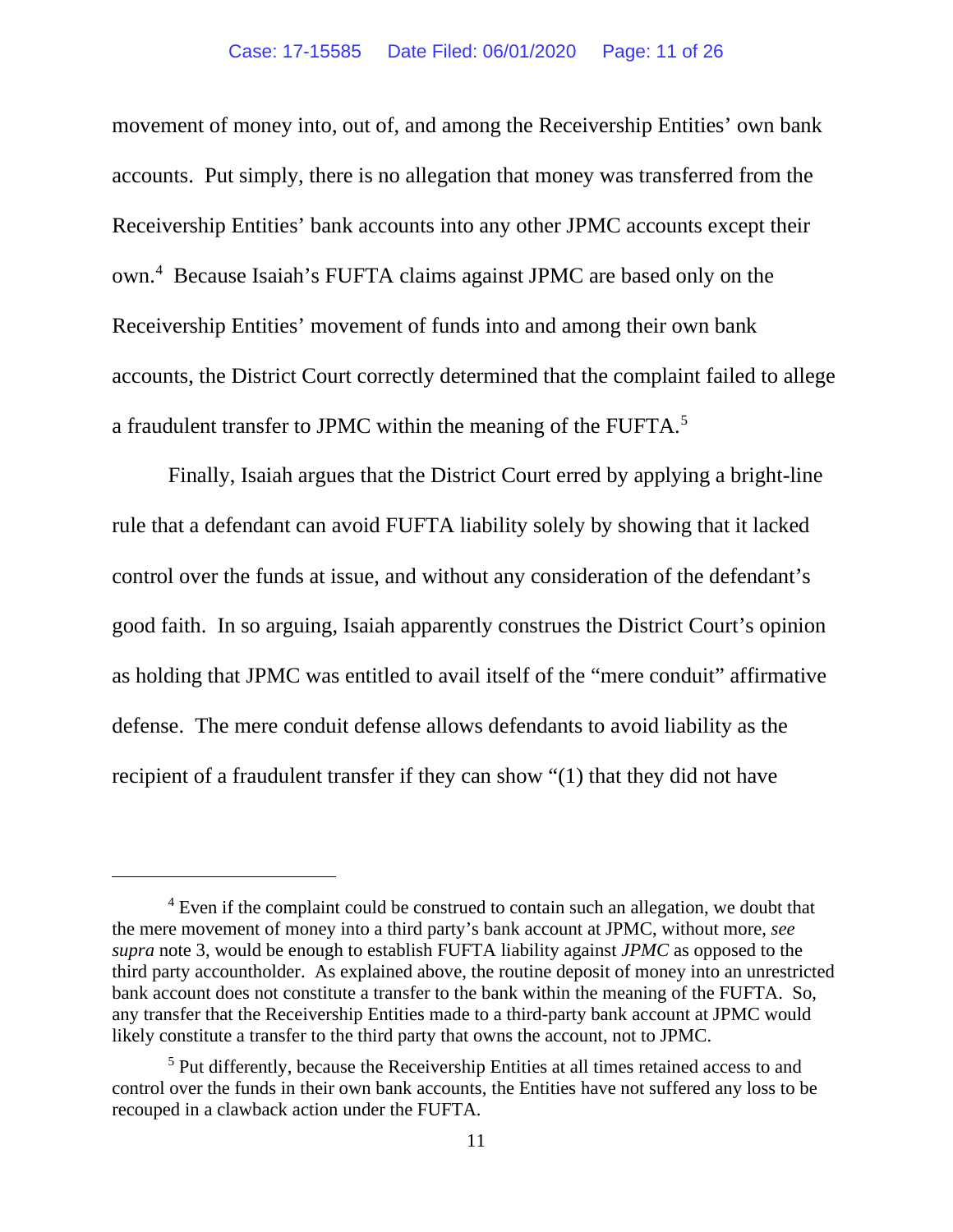control over the assets received, i.e., that they merely served as a conduit for the assets that were under the actual control of the debtor-transferor *and* (2) that they acted in good faith and as an innocent participant in the fraudulent transfer." *In re Harwell*, 628 F.3d 1312, 1323 (11th Cir. 2010) (emphasis in original). To be clear, the District Court did not apply the mere conduit defense in dismissing Isaiah's FUFTA claim, and neither do we. Rather, the District Court did not need to reach that question because it held, as we do here, that Isaiah failed to allege any applicable FUFTA transfer and so, as a threshold matter, failed to even state a FUFTA claim. To illustrate why we have no need to reach the issue that Isaiah prompts us to address, we pause here to briefly explain the differences between our holding and the application of the mere conduit defense. Though the inquiries may be semantically similar, they are conceptually distinct.

First, the mere conduit defense is an affirmative defense that must be proved by the defendant seeking its protection. A complaint need not anticipate and negate affirmative defenses and should not ordinarily be dismissed based on an affirmative defense unless the defense is apparent on the face of the complaint. *Bingham v. Thomas*, 654 F.3d 1171, 1175 (11th Cir. 2011) (citing *Jones v. Bock*, 549 U.S. 199, 215, 127 S. Ct. 910, 921 (2007)).

Second, although the mere conduit defense, like the question whether a FUFTA transfer has occurred, requires us to ask whether a particular party had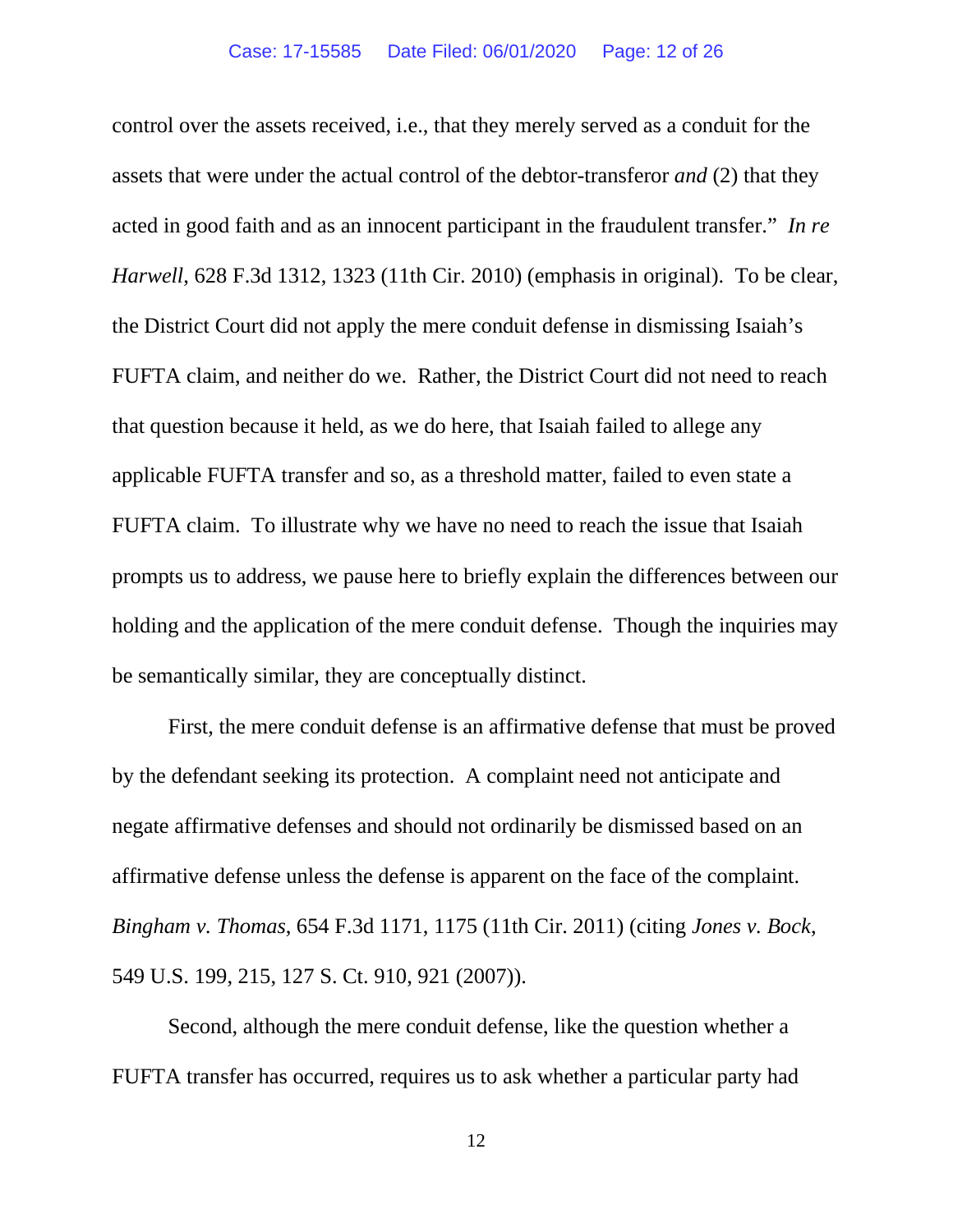legal control over the assets allegedly transferred, the two concepts involve slightly different inquiries. To establish that a FUFTA transfer occurred, a plaintiff must show that the debtor *relinquished* control over the property such that he can be said to have disposed of or parted with an interest in it. *See* Fla. Stat. § 726.102(14). For a defendant to avail itself of the mere conduit defense, it must show that it did not *gain* sufficient legal control over the property disposed of by the debtor such that it should be held liable as a recipient of that fraudulently transferred property. *See, e.g.*, *Harwell*, 628 F.3d at 1323. In other words, the mere conduit defense presupposes that a transfer has occurred—that the debtor has disposed of or parted with an interest in some asset—and asks whether the defendant was the true recipient of the transferred asset.

Third, and perhaps most importantly, the mere conduit affirmative defense is a judicially created exception grounded in the equitable powers of the bankruptcy courts. *Id.* at 1322. It arose not under FUFTA, but in the context of an analogous fraudulent transfer provision in the Bankruptcy Code, which allows a bankruptcy trustee to avoid certain fraudulent transfers similar to those avoidable under the FUFTA and to recover the value of the transfers from the "initial transferee of such transfer." *See* 11 U.S.C. §§ 548(a)(1), 550(a)(1). Recognizing the inequity that would result if the court adopted a literal interpretation of the term "initial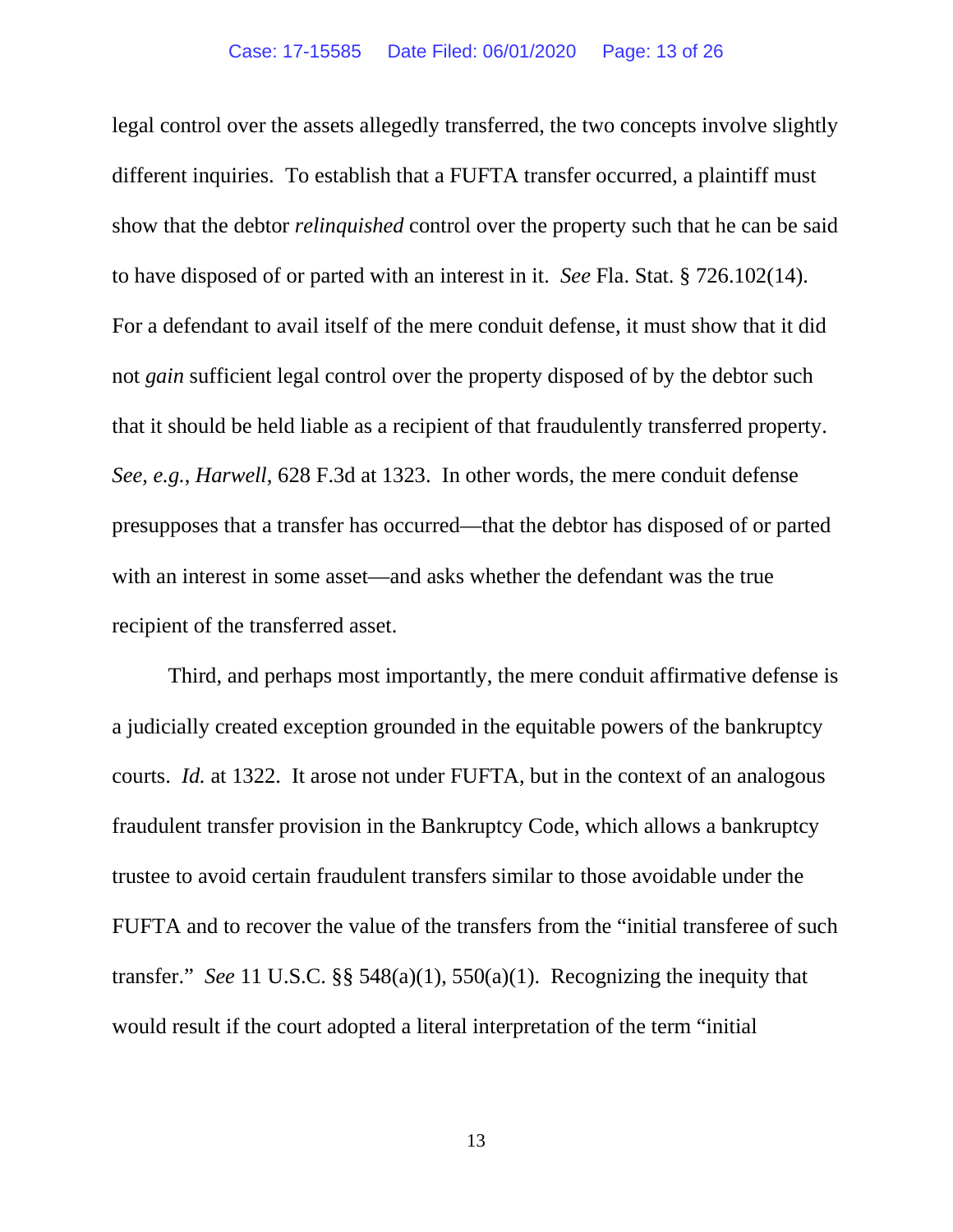transferee,["6](#page-13-0) we crafted this equitable exception to exclude mere conduits or intermediaries who might otherwise be deemed "initial transferees" from being held liable for funds they never actually controlled or benefitted from. *Custom Contractors*, 745 F.3d at 1349, 1352; *Harwell*, 628 F.3d at 1322.

Neither this Circuit nor the Florida courts have decided whether this equitable defense should also apply in statutory actions under FUFTA, and for the reasons set forth above we need not decide that question either. Nor must we decide whether JPMC would be entitled to the mere conduit affirmative defense if it did apply. Because Isaiah's complaint fails to allege an applicable FUFTA transfer, his complaint fails, as an initial matter, to state a claim of FUFTA liability. The District Court therefore did not err in dismissing his complaint under Rule 12(b)(6) on that basis.

#### III.

The District Court also dismissed Isaiah's aiding and abetting claims against JPMC because it found that the complaint did not adequately allege that JPMC had actual knowledge of the underlying Ponzi scheme to support his claims that JPMC aided and abetted the Ponzi schemers' torts. *Isaiah*, 2017 WL 5514370, at \*4. At oral argument, we raised the additional concern that because Isaiah, as receiver of

<span id="page-13-0"></span><sup>6</sup> The Bankruptcy Code does not define the term "transferee" and there is no legislative history on the term. *Harwell*, 628 F.3d at 1317 (citing *Bonded Fin. Servs., Inc. v. European Am. Bank*, 838 F.2d 890, 893 (7th Cir. 1988)).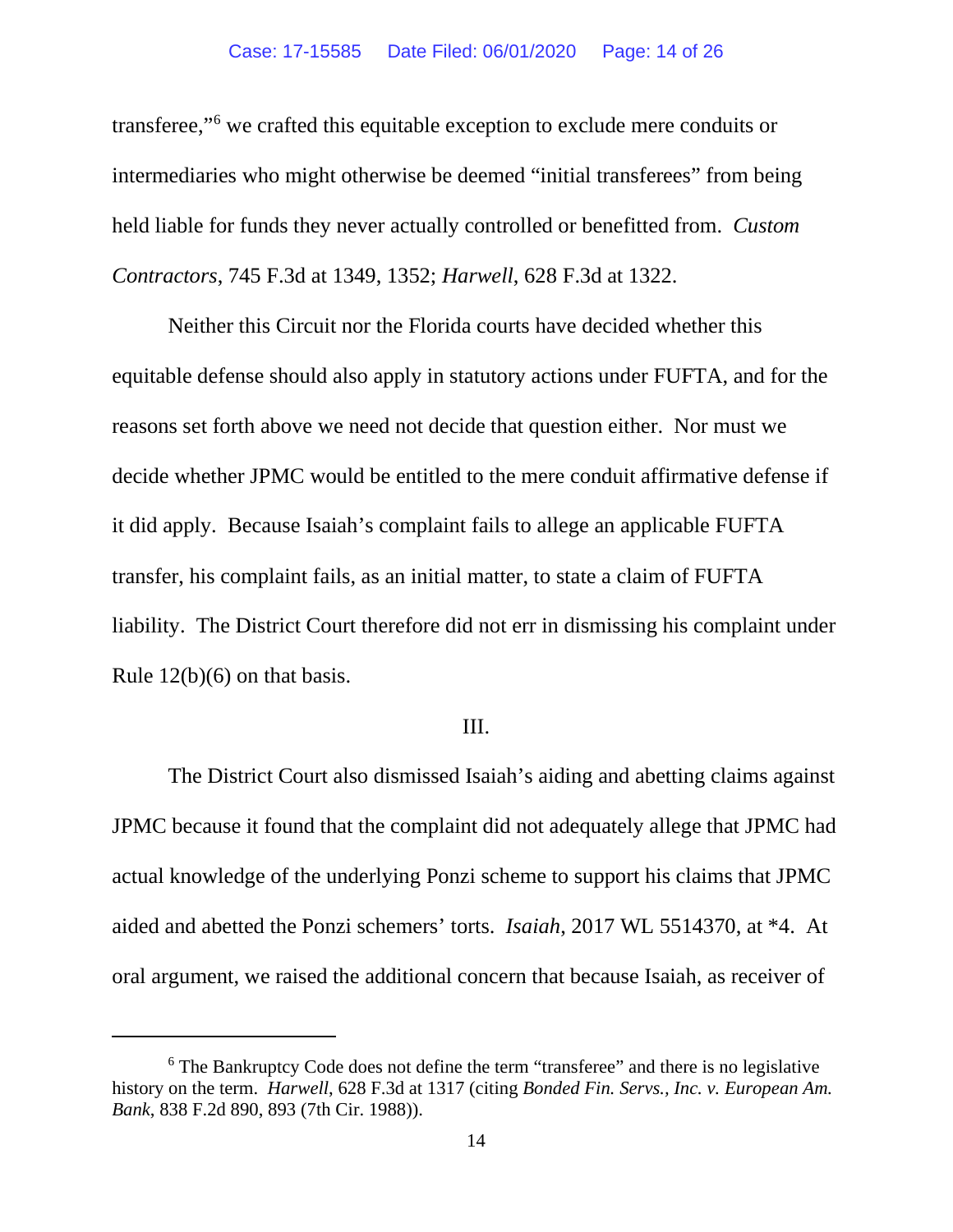#### Case: 17-15585 Date Filed: 06/01/2020 Page: 15 of 26

the Receivership Entities, stands in the shoes of those Entities, and because the Entities are in turn tarred by the fraudulent acts of the Ponzi schemers, Isaiah could not bring tort claims against JPMC for aiding and abetting the Receivership Entities' own torts. We asked the parties to file supplemental letter briefs addressing whether the fraudulent acts of the Receivership Entities, as the principals of the Ponzi scheme, are imputed to Isaiah for purposes of his tort claims under Florida law. We find that they are, and thus that Isaiah lacks standing to bring these aiding and abetting claims against JPMC.<sup>[7](#page-14-0)</sup>

It is axiomatic that a receiver obtains only the rights of action and remedies that were possessed by the person or corporation in receivership. *Freeman v. Dean Witter Reynolds, Inc.*, 865 So. 2d 543, 550 (Fla. Dist. Ct. App. 2003). Although a receivership is typically created to protect the rights of creditors, the receiver is not the class representative for creditors and cannot pursue claims owned directly by the creditors. *Id.* Rather, he is limited to bringing only those actions previously owned by the party in receivership. *Id.* For purposes of this appeal, then, we must determine whether the Receivership Entities would have had a claim against JPMC for aiding and abetting the Ponzi scheme executed through the Receivership

<span id="page-14-0"></span><sup>&</sup>lt;sup>7</sup> "We can affirm on any basis supported by the record, regardless of whether the district court decided the case on that basis." *Martin v. United States*, 949 F.3d 662, 667 (11th Cir. 2020).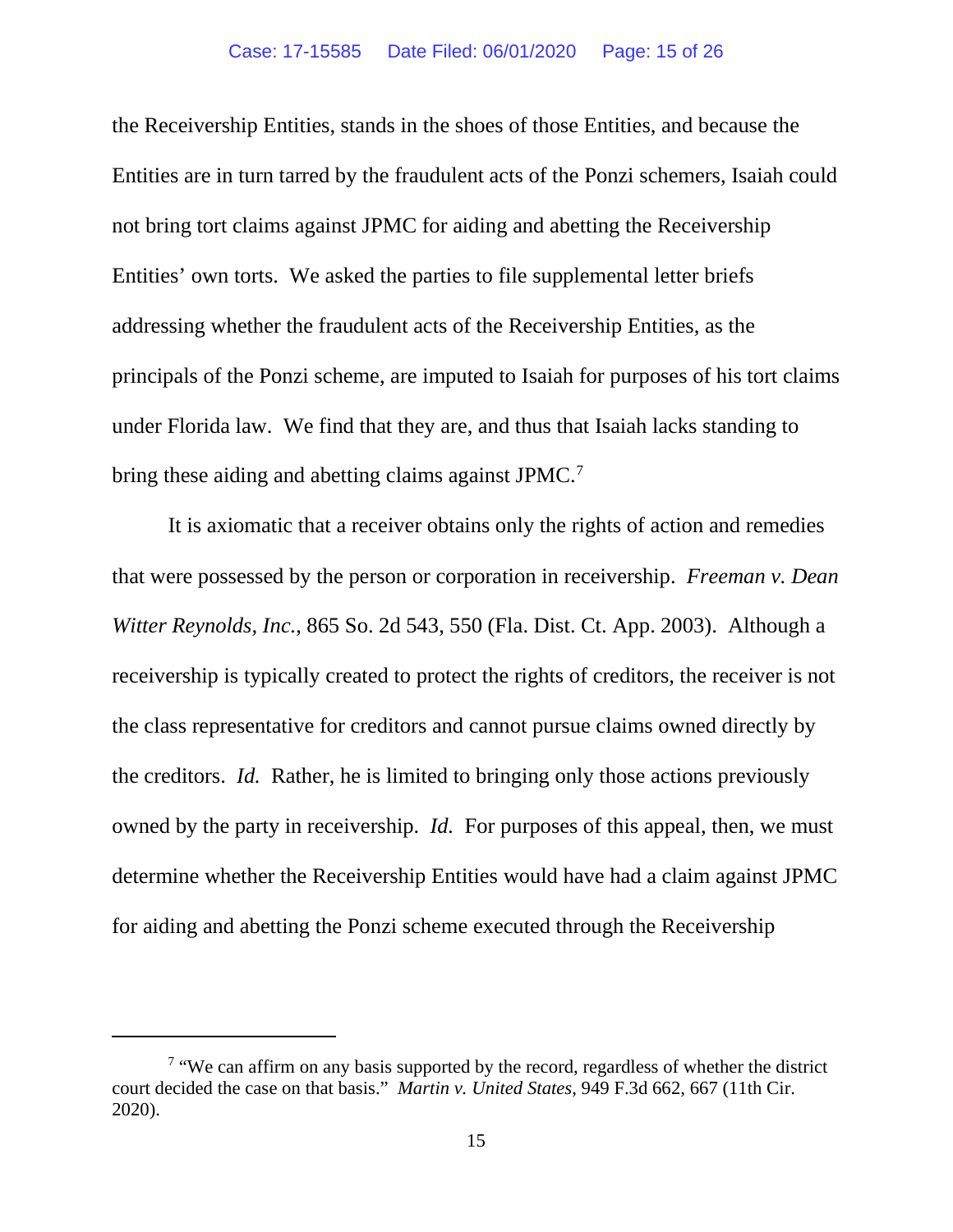Entities. That question in turn depends on whether the Ponzi schemers' fraudulent acts are imputed to the Receivership Entities.

Florida's Second District Court of Appeal addressed this exact question in *Freeman v. Dean Witter Reynolds*. In that case, the court explained that while a receiver receives his claims from the entities in receivership, he "does not always inherit the sins of his predecessor." *Id.* There are certain circumstances in which defenses such as unclean hands or *in pari delicto* would not apply to claims brought by a receiver, even if they would have applied against the entity in receivership. *Id.* The court differentiated between two types of cases. On the one hand, "there are actions that the corporation, which has been 'cleansed' through receivership, may bring directly against the principals or the recipients of fraudulent transfers of corporate funds to recover assets rightfully belonging to the corporation and taken prior to the receivership." *Id.* at 551. We addressed these types of actions in *Wiand v. Lee*. There, we explained that even where a corporation is operated by a Ponzi schemer, it is still in the eyes of the law a separate legal entity with rights and duties. *Wiand*, 753 F.3d at 1202 (quoting *Scholes v. Lehmann,* 56 F.3d 750, 754 (7th Cir. 1995)). The money it receives from investors should be used for the corporation's stated purpose, and so when assets are transferred for an unauthorized purpose to the detriment of the defrauded investors, who are tort creditors of the corporation, the corporation itself is harmed.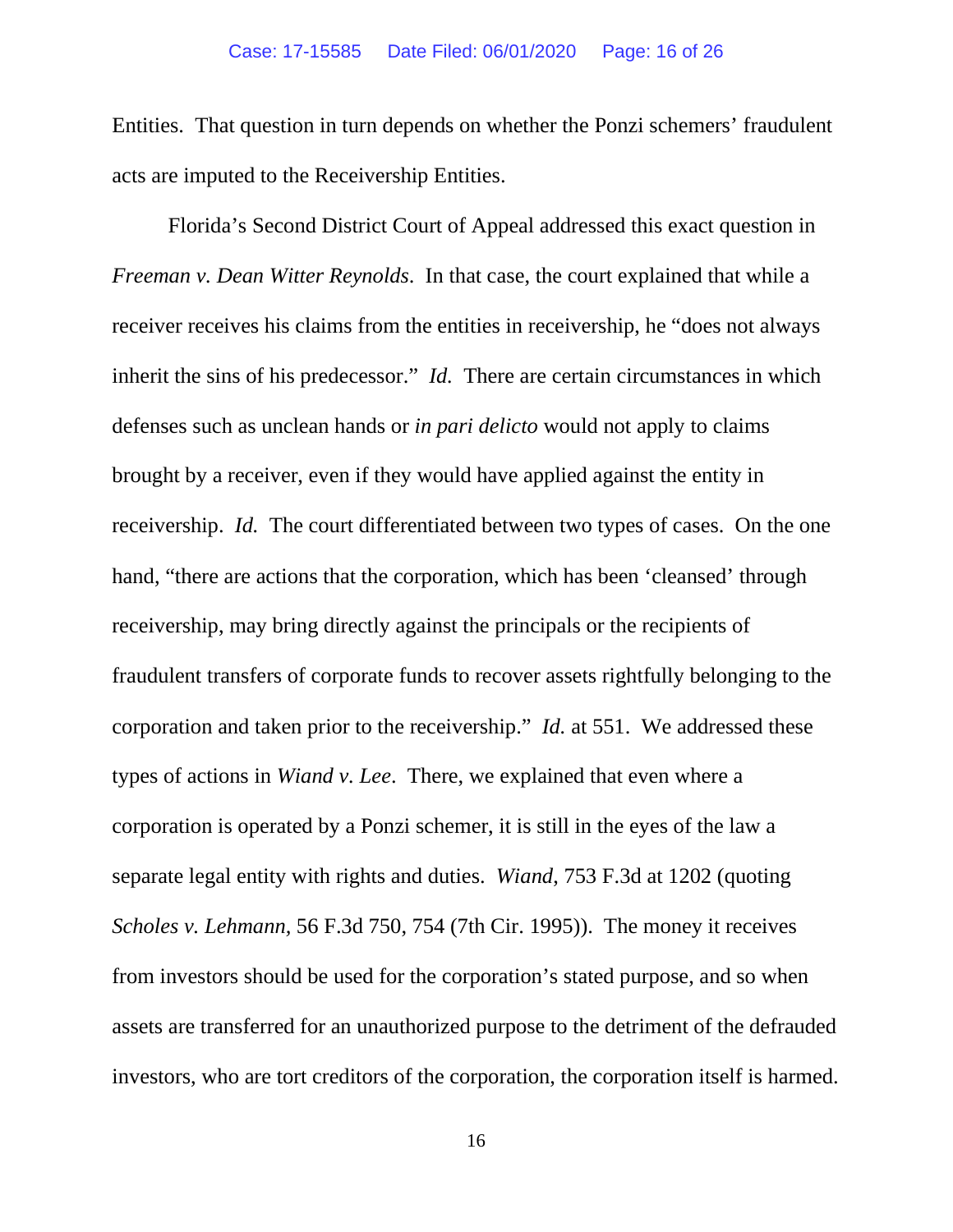#### Case: 17-15585 Date Filed: 06/01/2020 Page: 17 of 26

*Id.* Although the corporation may have participated in the fraudulent transfers prior to receivership, once the individual tortfeasor is removed and a receiver is appointed, the corporation becomes entitled to the return of its assets that had been diverted for unauthorized purposes, e.g., to perpetrate a Ponzi scheme. *Id.* For that reason, we held that the receiver for the corporation has standing to sue the recipients of fraudulent transfers under the FUFTA. *Id.* at 1203.

On the other hand, however, are common law tort claims against third parties to recover damages for the fraud perpetrated by the corporation's own insiders. *See Freeman*, 865 So. 2d at 551. With respect to these claims, *Freeman*  held that unless the corporation in receivership has at least one honest member of the board of directors or an innocent stockholder, the fraud and intentional torts of the insiders cannot be separated from those of the corporation itself and the corporation cannot be said to be an entity separate and distinct from the individual tortfeasors. *Id.* The corporation—and the receiver who stands in the shoes of the corporation—lacks standing to pursue such tort claims because the corporation, "whose primary existence was as a perpetrator of the Ponzi scheme, cannot be said to have suffered injury from the scheme it perpetrated." *O'Halloran v. First Union Nat'l Bank of Fla.*, 350 F.3d 1197, 1203 (11th Cir. 2003).[8](#page-16-0) *Freeman* thus

<span id="page-16-0"></span><sup>8</sup> *O'Halloran* was a bankruptcy case in which the bankrupt entity had operated a vast Ponzi scheme. The trustee of the bankrupt entity, along with two individual investors who were defrauded by the Ponzi scheme, sued the bank at which the entity maintained some of its bank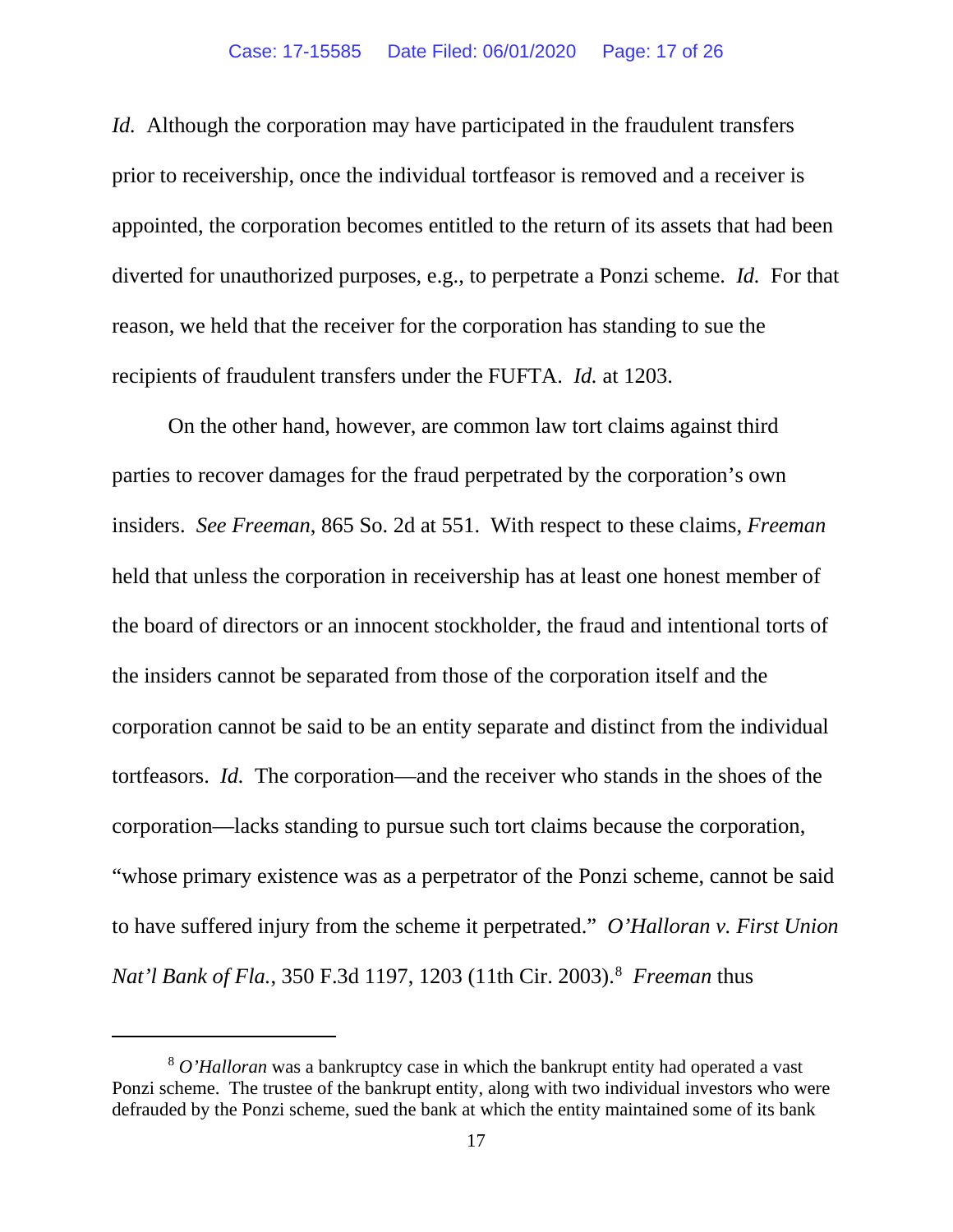distinguished "between an honest corporation with rogue employees, which can

pursue claims for the fraud or intentional torts of third parties while in

receivership, and a sham corporation created as the centerpiece of a Ponzi scheme,

which cannot pursue such claims." 865 So. 2d at 552.

Applying these legal principles, the court in *Freeman* found that the receiver

lacked standing to pursue aiding and abetting claims against third parties because

the entity in receivership itself could not pursue those claims:

[The entity] was controlled exclusively by persons engaging in its fraudulent scheme and benefitting from it. [It] was not a large corporation with an honest board of directors and multiple shareholders, suffering from the criminal acts of a few rogue employees in a regional office. It is clear from the allegations of the amended complaint that it was created by the Grazianos to dupe the customers. This corporation was entirely the robot or the evil zombie of the corporate insiders.

*Id.* at 551. As such, it was not the corporation but the individual customers who

suffered injury as a result of the Ponzi scheme, and who may have rights to pursue

accounts for aiding and abetting certain crimes and torts, assisting in the breach of fiduciary duties, breaching its own duties to warn and to control, and negligence. *Id.* at 1200–01. We agreed with the trustee that he lacked standing to bring any claims against the bank related to the Ponzi scheme because based on the allegations of the complaint, which described the entity as an organization whose sole purpose was to perpetrate a Ponzi scheme, the entity was one of the principal culprits in the Ponzi scheme, and so neither the entity nor the trustee in bankruptcy could sue for the Ponzi-scheme-related torts. *Id.* at 1202–03 (citing 11 U.S.C. §§ 541–42) ("A bankruptcy trustee stands in the shoes of the debtor and has standing to bring any suit that the debtor could have instituted had it not been thrown into bankruptcy."). But we held that the trustee did have standing to pursue claims against the bank arising from the alleged embezzlement of funds from the entity's bank account. *Id.* at 1204. As the holder of voidable title to the funds in its bank account, the entity could have been legally injured when one of its officers wrongfully embezzled money from the entity's accounts. *Id.*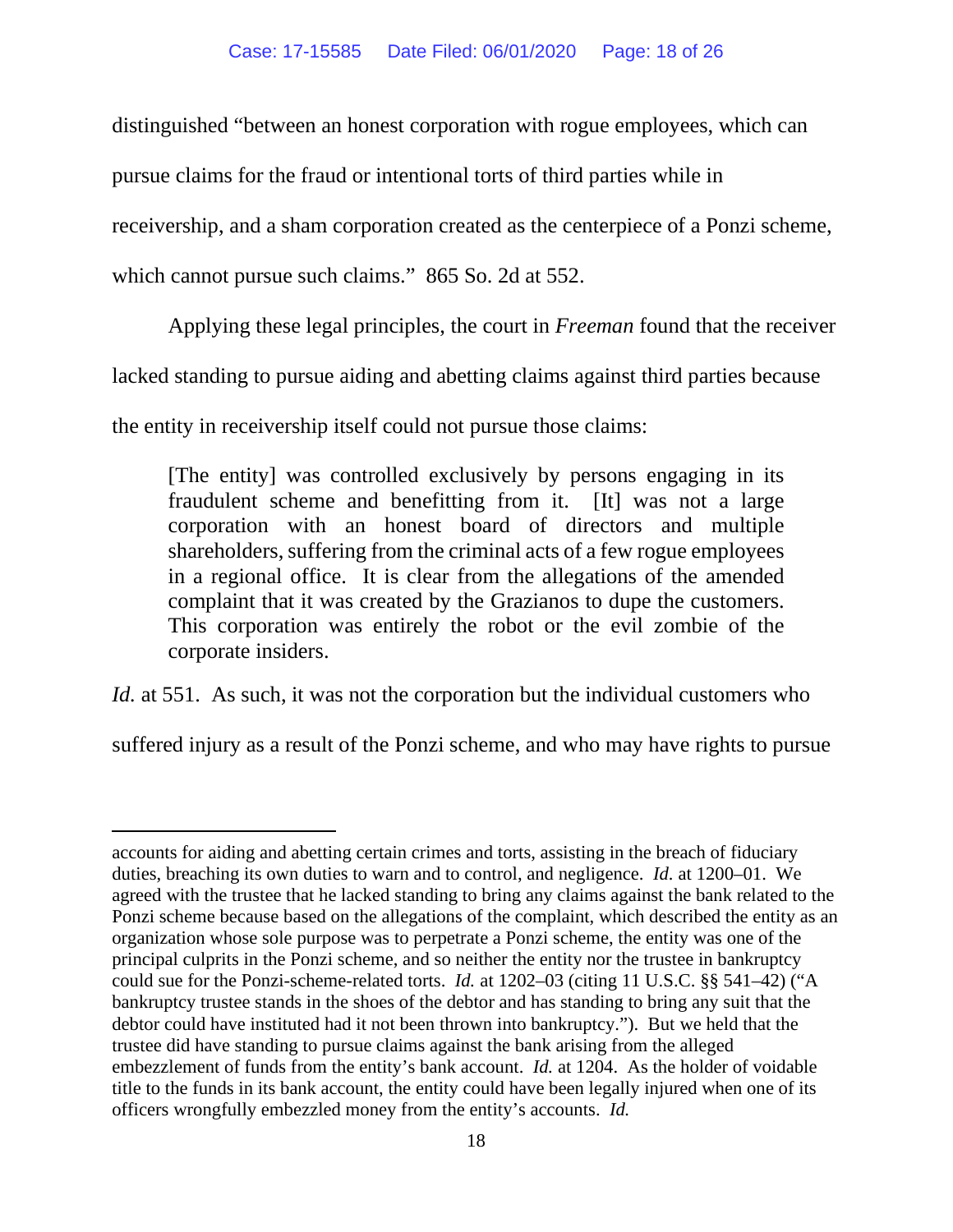claims against third parties that allegedly aided and abetted that scheme. *Id.* at 553.

This case is indistinguishable from *Freeman*. Isaiah's complaint depicts the Receivership Entities as the robotic tools of the Ponzi schemers, alleging that the Ponzi schemers "asserted complete control over the Receivership Entities in operating the Ponzi Scheme and improperly diverting funds from the bank accounts of the Receivership Entities." Compl. ¶ 20. The complaint itself shows that the Receivership Entities were wholly dominated by persons engaged in wrongdoing and is devoid of any allegation that the Receivership Entities engaged in any legitimate activities or had "at least one honest member of the board of directors or an innocent stockholder" such that the fraudulent acts of its principals, the Ponzi schemers, should not be imputed to the Entities themselves. *Freeman*, 865 So. 2d at 551. At least on the basis of this complaint, the Ponzi schemers' torts cannot properly be separated from the Receivership Entities, and the Receivership Entities cannot be said to have suffered any injury from the Ponzi scheme that the Entities themselves perpetrated. As in *Freeman*, any claims for aiding and abetting the torts of the Receivership Entities' corporate insiders belong to the investors who suffered losses from this Ponzi scheme, not the Receivership Entities. The Receivership Entities thus cannot assert tort claims against third parties like JPMC for aiding and abetting the Ponzi scheme. Because Isaiah, as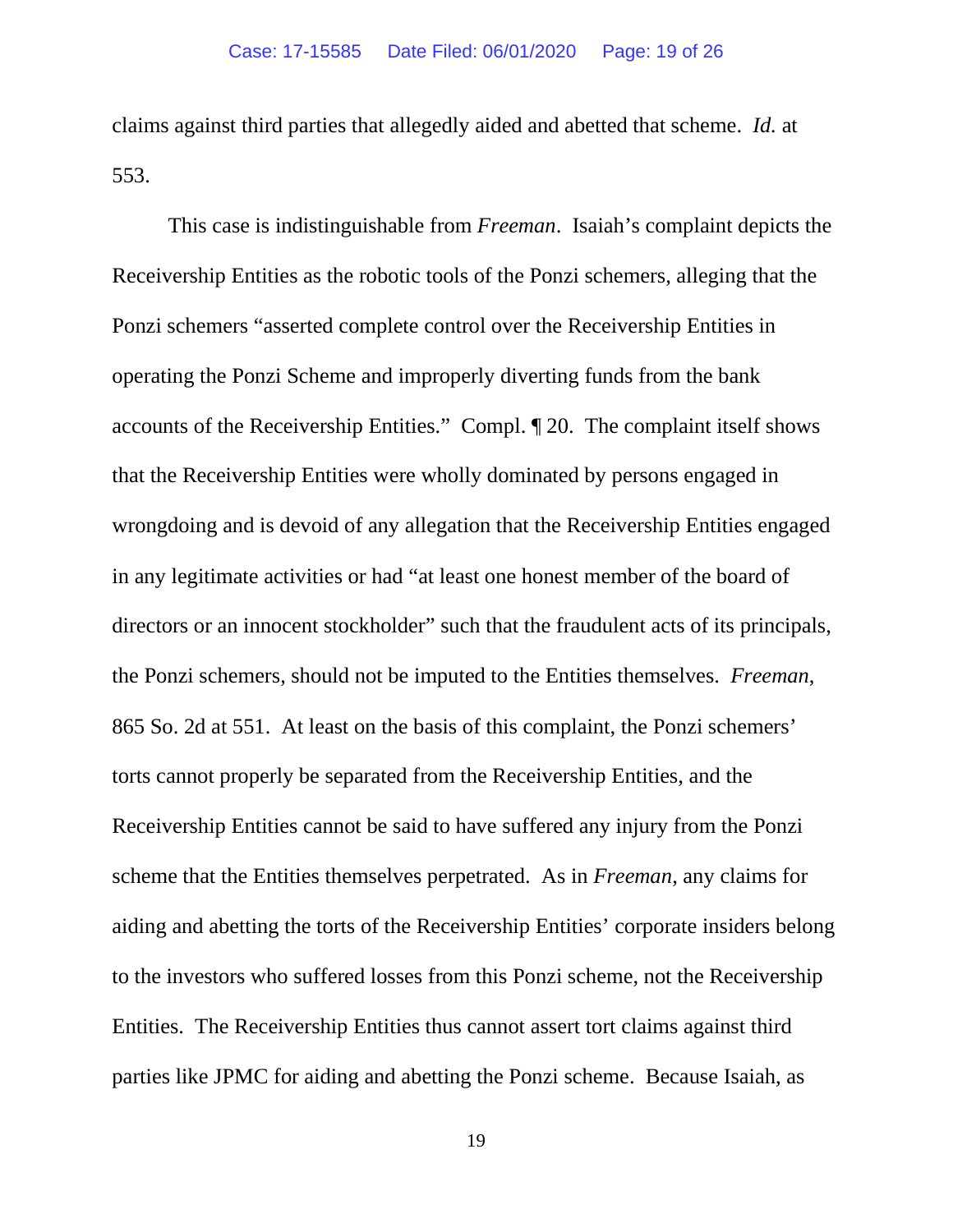receiver, stands in the shoes of the Receivership Entities, he too lacks standing to bring these aiding and abetting claims against JPMC.

Contrary to Isaiah's contention, our holding is entirely consistent with the state court's order appointing Isaiah receiver of the Receivership Entities. The state court order "specifically authorized and empowered [Isaiah] to file suit against any person(s) or entity(s) [sic] to recover property of the Receivership Entities including, but not limited to, fraudulent conveyances and other claims and causes of actions [sic] *otherwise belonging to the Receivership Entities*." Compl. Ex. 1 at 8 (emphasis added). The receivership order makes clear that Isaiah may bring only those claims that would otherwise belong to the Receivership Entities. As we have explained, any claims for aiding and abetting the Ponzi scheme do not belong to the Receivership Entities; they belong to the defrauded investors, whom Isaiah does not represent.

In sum, we hold that Isaiah lacks standing to assert, on behalf of the Receivership Entities, claims against JPMC for allegedly aiding and abetting the Ponzi schemers' breach of fiduciary duties, conversion, and fraud. Like in *Freeman*, Isaiah's ability to pursue these claims is barred not by the doctrine of *in pari delicto*, but by the fact that the Receivership Entities were controlled exclusively by persons engaging in and benefitting from the Ponzi scheme, and so the Receivership Entities were not injured by that scheme. 865 So. 2d at 550–51.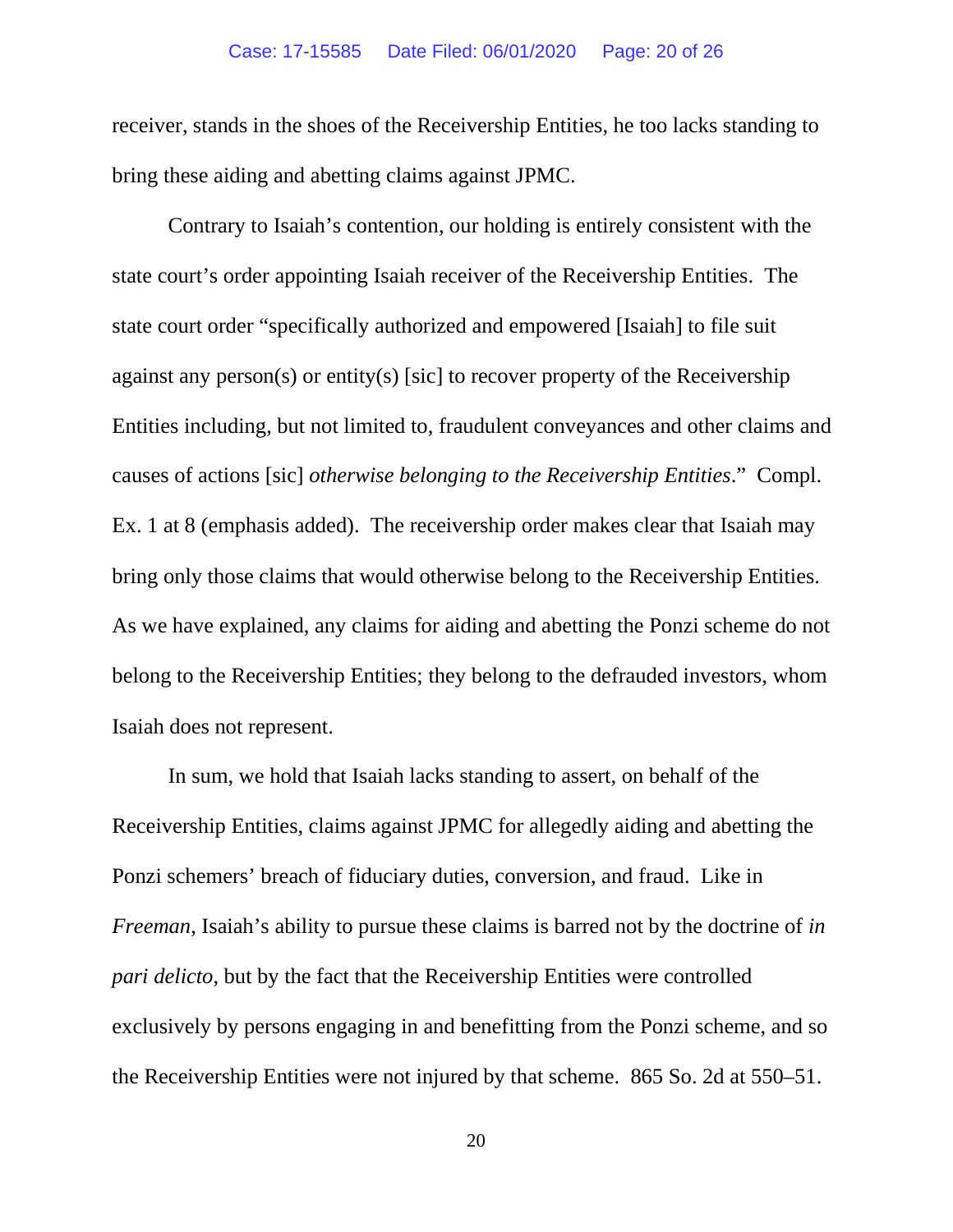In the absence of any allegation in the complaint that the Receivership Entities had at least one innocent officer or director and were thus honest corporations injured by the actions of a few corrupt employees, the Receivership Entities—and in turn, Isaiah—lack standing to pursue claims against JPMC for aiding and abetting the Ponzi scheme.<sup>9</sup>

#### IV.

Finally, we note that the District Court did not abuse its discretion in staying discovery pending resolution of JPMC's motion to dismiss. We review a district court's decision to stay discovery for an abuse of discretion. *See Patterson v. U.S. Postal Serv.*, 901 F.2d 927, 929 (11th Cir. 1990). A district court abuses its discretion if it applies an incorrect legal standard, applies the law in an unreasonable or incorrect manner, or follows improper procedures in making its decision. *Kolawole v. Sellers*, 863 F.3d 1361, 1366 (11th Cir. 2017).

<span id="page-20-0"></span><sup>&</sup>lt;sup>9</sup> The District Court dismissed Isaiah's complaint with prejudice without first giving Isaiah a chance to amend his complaint to properly state a claim. We have held that "[a] district court is not required to grant a plaintiff leave to amend his complaint sua sponte when the plaintiff, who is represented by counsel, never filed a motion to amend nor requested leave to amend before the district court." *Wagner v. Daewoo Heavy Indus. Am. Corp.*, 314 F.3d 541, 542 (11th Cir. 2002) (en banc) (overruling our precedent requiring that a plaintiff be given at least one chance to amend his complaint before the district court dismisses the action with prejudice). Isaiah, who is represented by counsel, never moved or otherwise sought leave to amend his complaint below. To the contrary, he has maintained throughout that his complaint is sufficient as it presently stands. Only after we ordered supplemental briefing on the standing issue did Isaiah suggest that he should be permitted to amend his complaint to assert additional facts to avoid dismissal. For that reason, we cannot say that the District Court erred in dismissing his complaint with prejudice.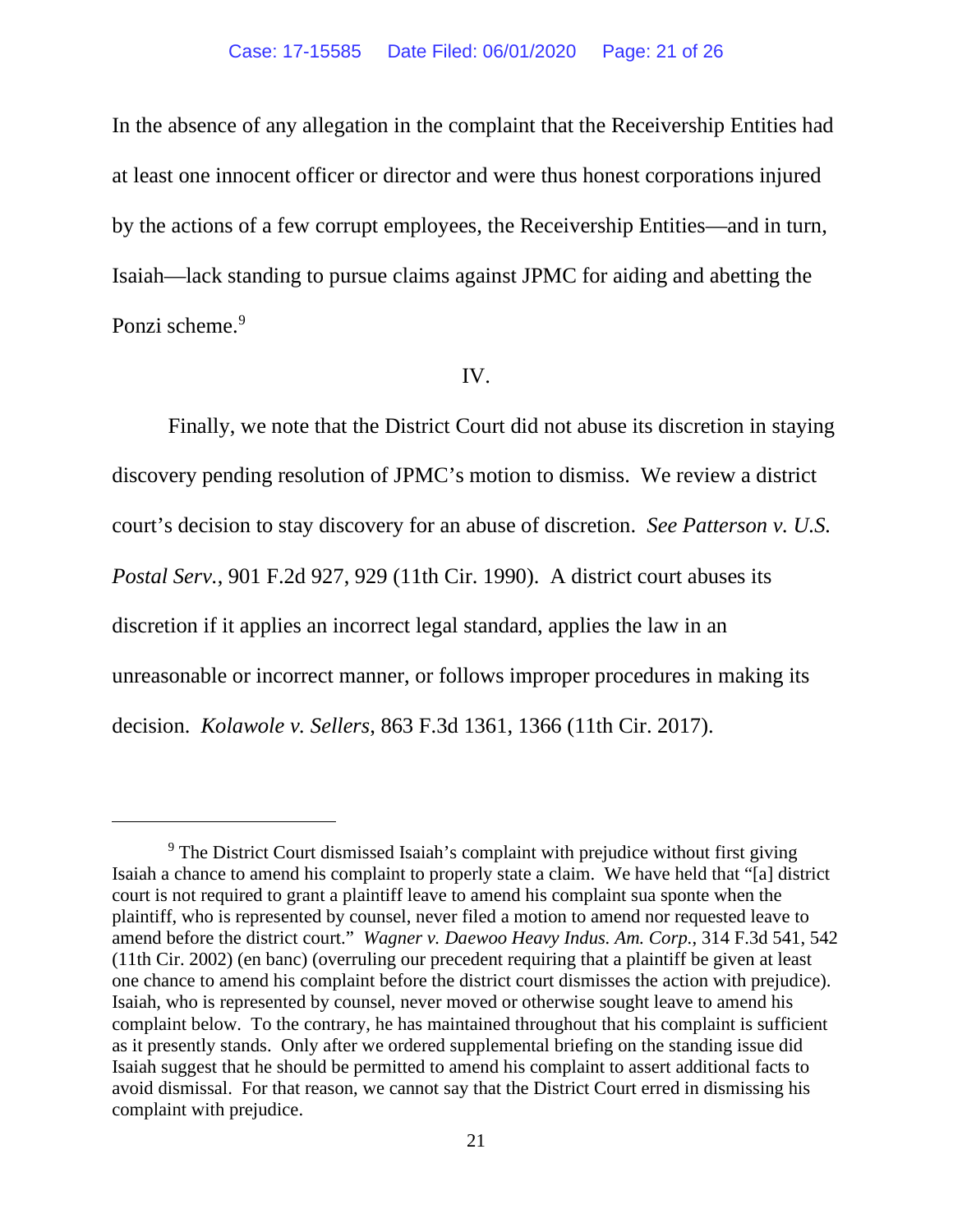"Facial challenges to the legal sufficiency of a claim or defense, such as a motion to dismiss based on failure to state a claim for relief, should . . . be resolved before discovery begins." *Chudasama v. Mazda Motor Corp.*, 123 F.3d 1353, 1367 (11th Cir. 1997). Indeed, the failure to consider and rule on these potentially dispositive pretrial motions can be an abuse of discretion. *Id.* In determining whether JPMC's motion to dismiss was likely to be dispositive of this case, the District Court had the benefit of a previous court's review of Isaiah's nearly identical claims against a different bank. In that previous suit, the state court dismissed Isaiah's complaint against another bank that alleged virtually the same claims based on similar facts. *See Isaiah v. Wells Fargo Bank, N.A.*, No. 14- 15246-CA-40, 2015 WL 7912778 (Fla. Cir. Ct. Feb. 6, 2015). The District Court therefore did not abuse its discretion in staying discovery pending resolution of JPMC's 12(b)(6) motion to dismiss challenging the legal sufficiency of Isaiah's claims.

### V.

The vice in this case is that even if Isaiah ended up recovering damages in his suit against JPMC, the defrauded investors—the individuals actually injured by the Ponzi scheme—would be no better off. As the state court's order and the filings made in support of that order make clear, Isaiah has never represented the defrauded investors. Rather, it has always been understood that Isaiah's role as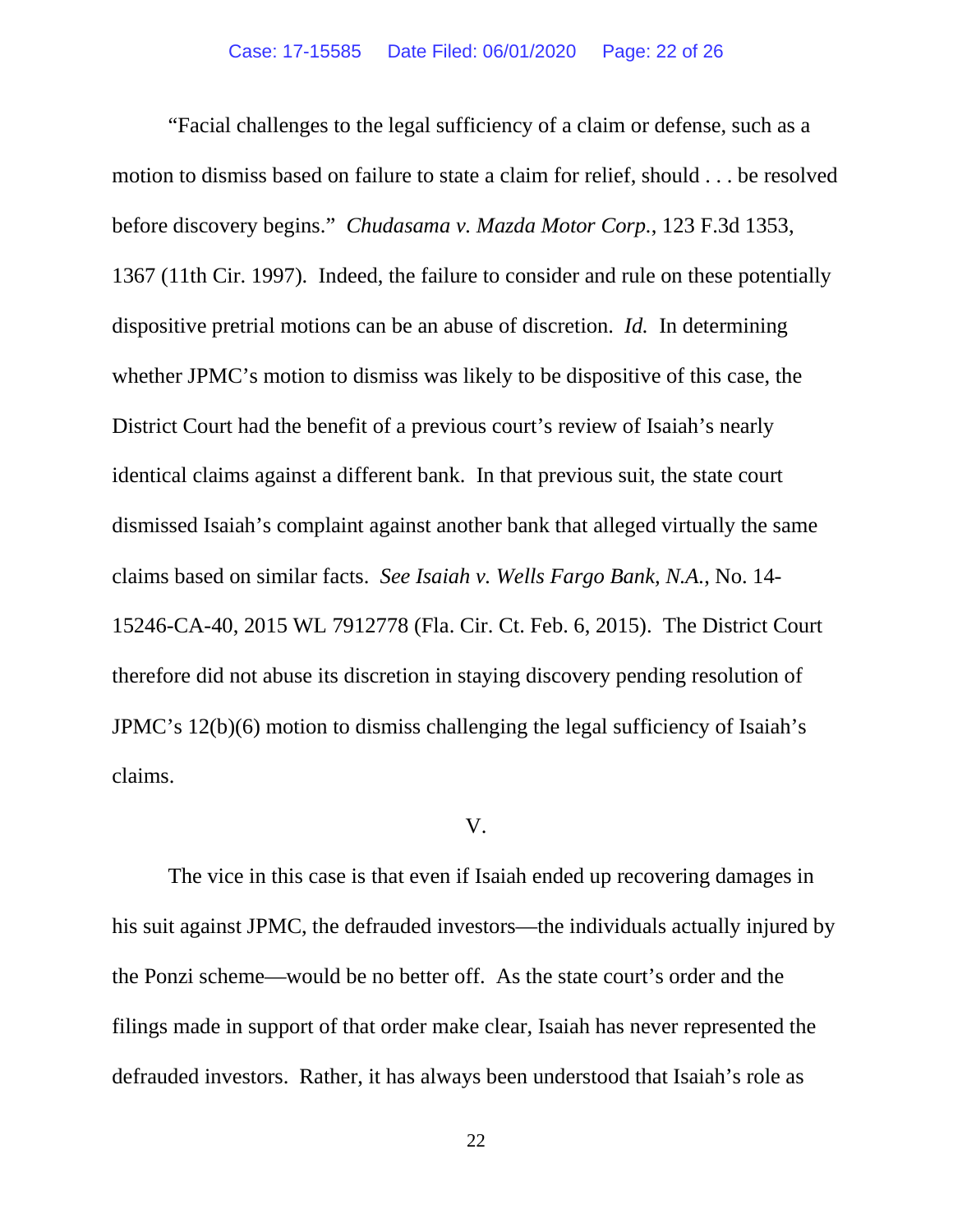receiver is to protect the Receivership Entities' assets, which consist of "investments" made by the Ponzi scheme victims, from being dissipated by the Ponzi schemers.

Indeed, the defrauded investors who sought the appointment of a receiver in this case asked the state court in their complaint to appoint Isaiah receiver "for the property, assets, and business [of] all Defendants named herein," including the Receivership Entities and the individual Ponzi schemers, to "receive, preserve, and protect" those assets. Emergency Compl. at 15, *P & M Bus. Sys., Corp. v. Coravca Distributions, LLC*, No. 10-49586-CA-40 (Fla. Cir. Ct. Sept. 13, 2010). They likewise explained in their motion filed along with the complaint that they sought "the appointment of a Receiver and injunctive relief to prevent [the] Defendants . . . and any of their agents, from continuing to engage in the deceptive practices as alleged" in the complaint. Pls.' Emergency Ex-Parte Mot. for Appointment of Receiver and Inj. Relief Without Notice at 1, *P & M Bus. Sys., Corp. v. Coravca Distributions, LLC*, No. 10-49586-CA-40 (Fla. Cir. Ct. Sept. 13, 2010). Moreover, in their brief in support of that motion, the investor-plaintiffs recognized that "a temporary receiver is appointed only to preserve the property and to protect the rights of all parties therein," i.e., to protect the investorplaintiffs' rights to the funds swindled from them by the Ponzi schemers and currently in the hands of the Receivership Entities. Mem. of Law in Supp. of Pls.'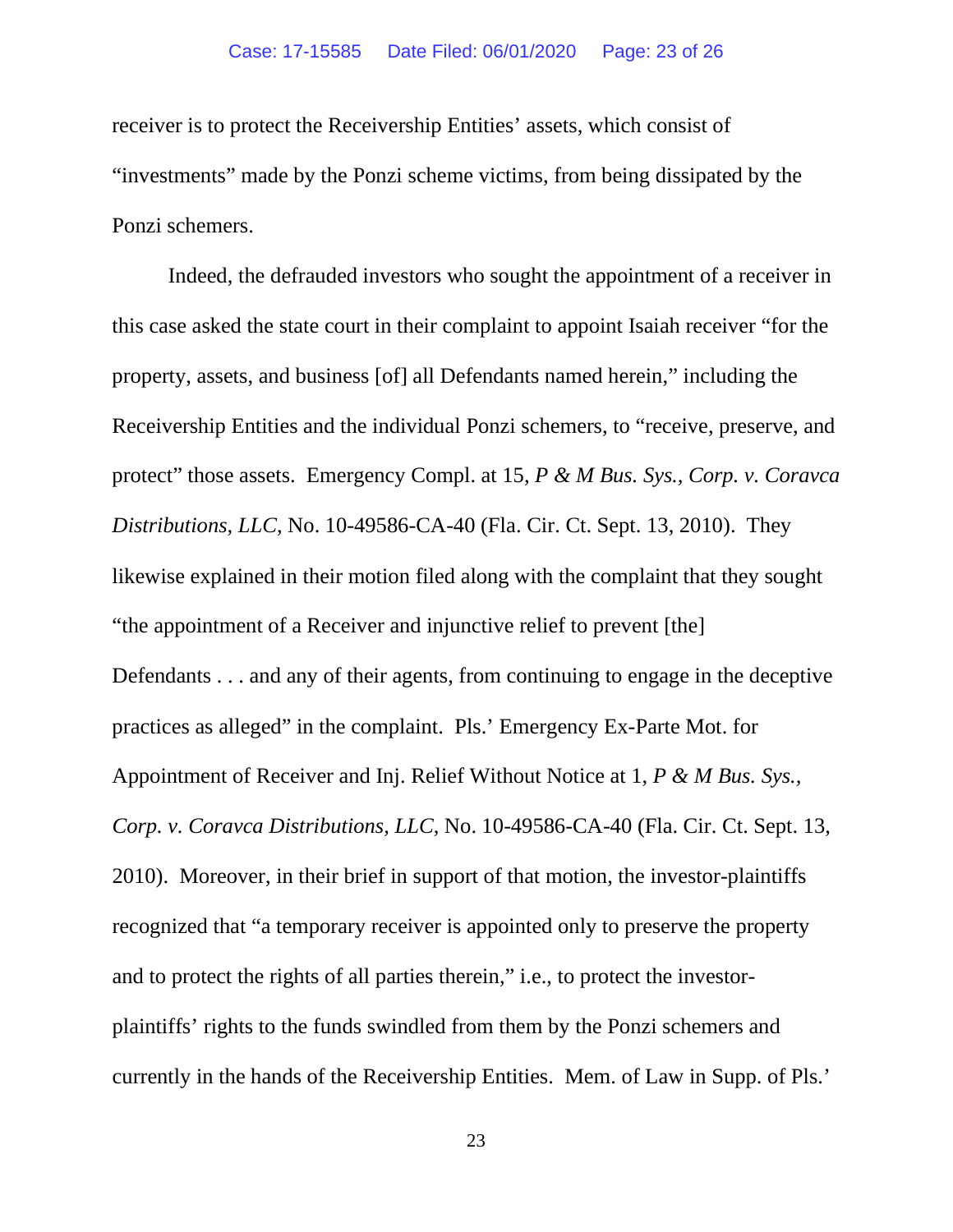Emergency Ex Parte Mot. for the Appointment of Receiver and Inj. Relief Without Notice at 5, *P & M Bus. Sys., Corp. v. Coravca Distributions, LLC*, No. 10-49586- CA-40 (Fla. Cir. Ct. Sept. 13, 2010).

Consistent with these filings, the state court appointed Isaiah receiver of the Receivership Entities "to protect the assets of [the Receivership Entities] . . . from being sold, transferred, alienated or otherwise dissipated until the resolution of the instant [state court] proceeding." Isaiah Compl. Ex. 1 at 3. For that purpose, the receivership order provided that "[t]he Receiver shall marshal, preserve, protect, maintain, manage and safeguard the [Receivership Entities'] Property in a reasonable, prudent, diligent, and efficient manner." *Id.* at 6. In other words, the receivership order imposed an obligation on Isaiah to collect and preserve the assets of the Receivership Entities to prevent dissipation of those assets by the Ponzi schemers.

While collecting damages from third parties may indirectly benefit the defrauded investors and other creditors of the Receivership Entities—e.g., by enlarging the "pie" from which the creditors may ultimately recover—the receiver does not pursue such actions *on behalf of* the creditors because he does not represent those creditors. In fact, the receivership order contemplates that any creditors of the Receivership Entities would have to file claims against the Entities—i.e., against Isaiah—in order to secure their slice of the pie. *See id.* at 8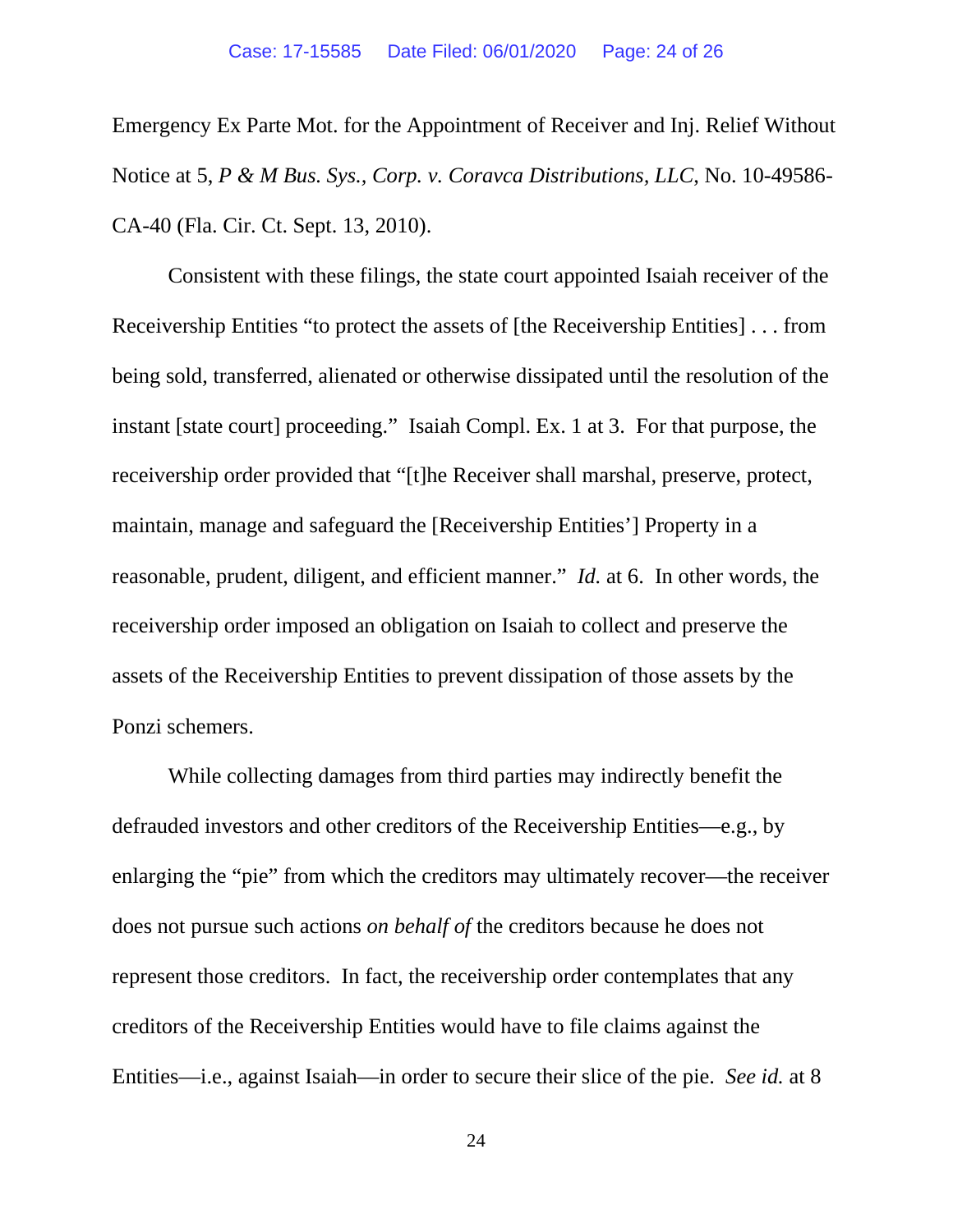(providing that "[t]he Receiver shall establish a procedure for creditors of the Receivership Entities to file claims"). And by the terms of the receivership order, Isaiah does not simply turn over the funds he collects to the Entities' creditors, but instead must "examine the validity and priority of all claims against the Receivership Entities, which claims shall be finally determined by th[e] Court." *Id.* Thus, any money that Isaiah may recover in this lawsuit is not really money in the creditors' pockets, but instead is the property of the Receivership Entities. Whether or not the investors receive any of that money will depend on the outcome of additional proceedings that they must initiate against the Receivership Entities.<sup>[10](#page-24-0)</sup>

To allow receivers to bring these types of lawsuits purportedly for the benefit of the entities' creditors is really to usurp the claims that properly belong to those creditors. And while the receiver continues to litigate these claims in his own suit, the statute of limitations may be running on those claims that the creditors actually possess and for which, if enough time has passed, they may lose the ability to recover.

\* \* \*

<span id="page-24-0"></span> $10$  Not only would Isaiah be pitted against some of the investors or creditors in this sense, but the investors themselves may also be pitted against one another or, at the very least, may have interests adverse to one another. After all, not all investors lost money in this scheme; at least some of the investors earned a profit on their initial investment. A review of the state court docket in this case reveals that Isaiah has in fact filed unjust enrichment and restitution claims against certain investors who were net-winners in the Ponzi scheme, alleging that they received an unfair benefit at the expense of other defrauded investors. *See, e.g.*, Compl., *Isaiah v. High Quality Finish Carpentry Corp.*, No. 13-031130-CA-01 (Fla. Cir. Ct. Sept. 30, 2013).